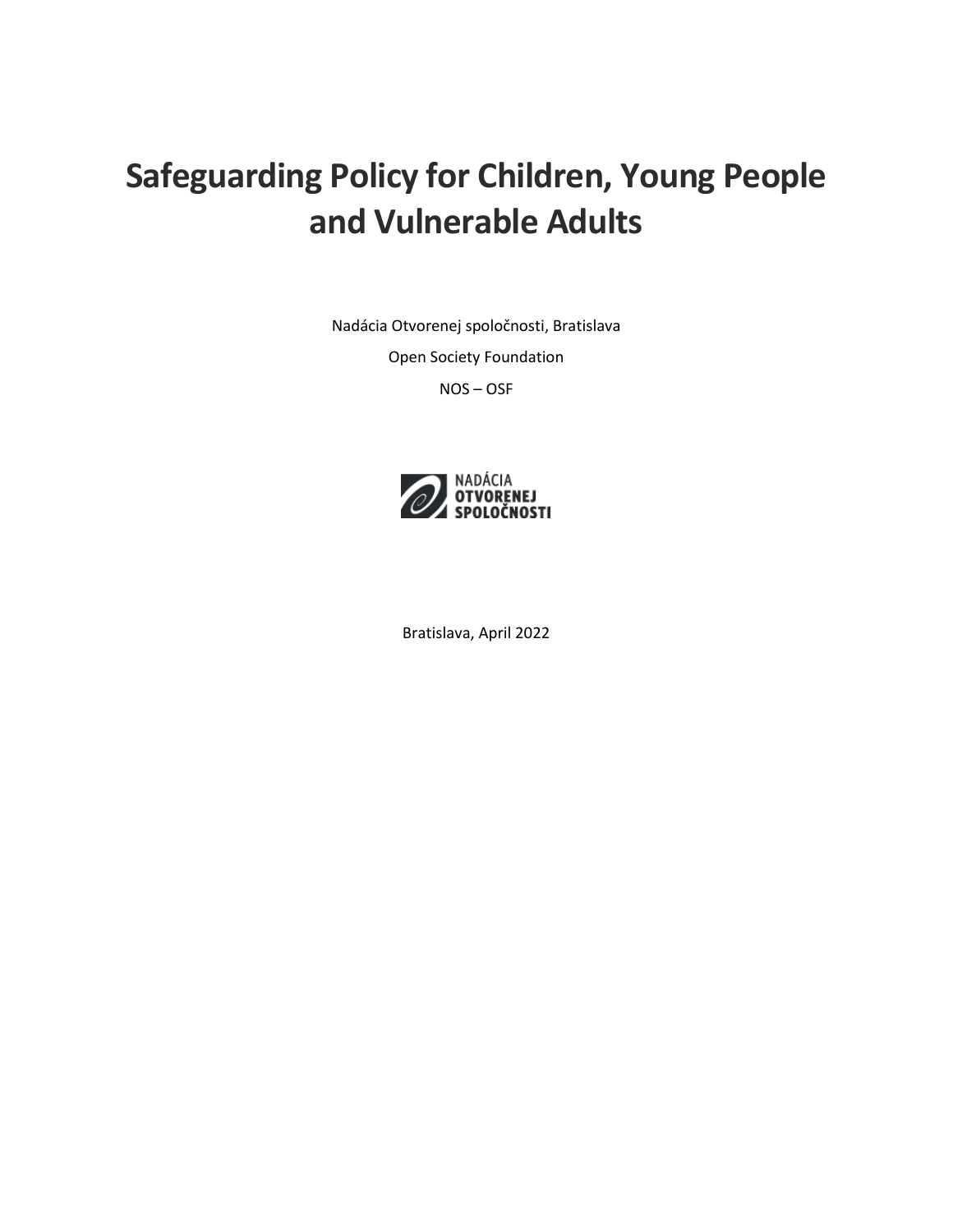

## **Contents**

| 1.3 What is child abuse and exploitation and maltreatment of vulnerable adults?7                 |  |
|--------------------------------------------------------------------------------------------------|--|
|                                                                                                  |  |
| 3. The scope of a Safeguarding Policy for Children, Young people and vulnerable Adults 10        |  |
|                                                                                                  |  |
|                                                                                                  |  |
|                                                                                                  |  |
| 4. OSF's Safeguarding Policy for Children, young people and vulnerable adults  12                |  |
|                                                                                                  |  |
|                                                                                                  |  |
|                                                                                                  |  |
|                                                                                                  |  |
|                                                                                                  |  |
|                                                                                                  |  |
|                                                                                                  |  |
|                                                                                                  |  |
|                                                                                                  |  |
|                                                                                                  |  |
|                                                                                                  |  |
|                                                                                                  |  |
|                                                                                                  |  |
|                                                                                                  |  |
|                                                                                                  |  |
|                                                                                                  |  |
|                                                                                                  |  |
| Annex 2: Binding Declaration of Consent to the Open Society Foundation's Safeguarding Policy for |  |
|                                                                                                  |  |
|                                                                                                  |  |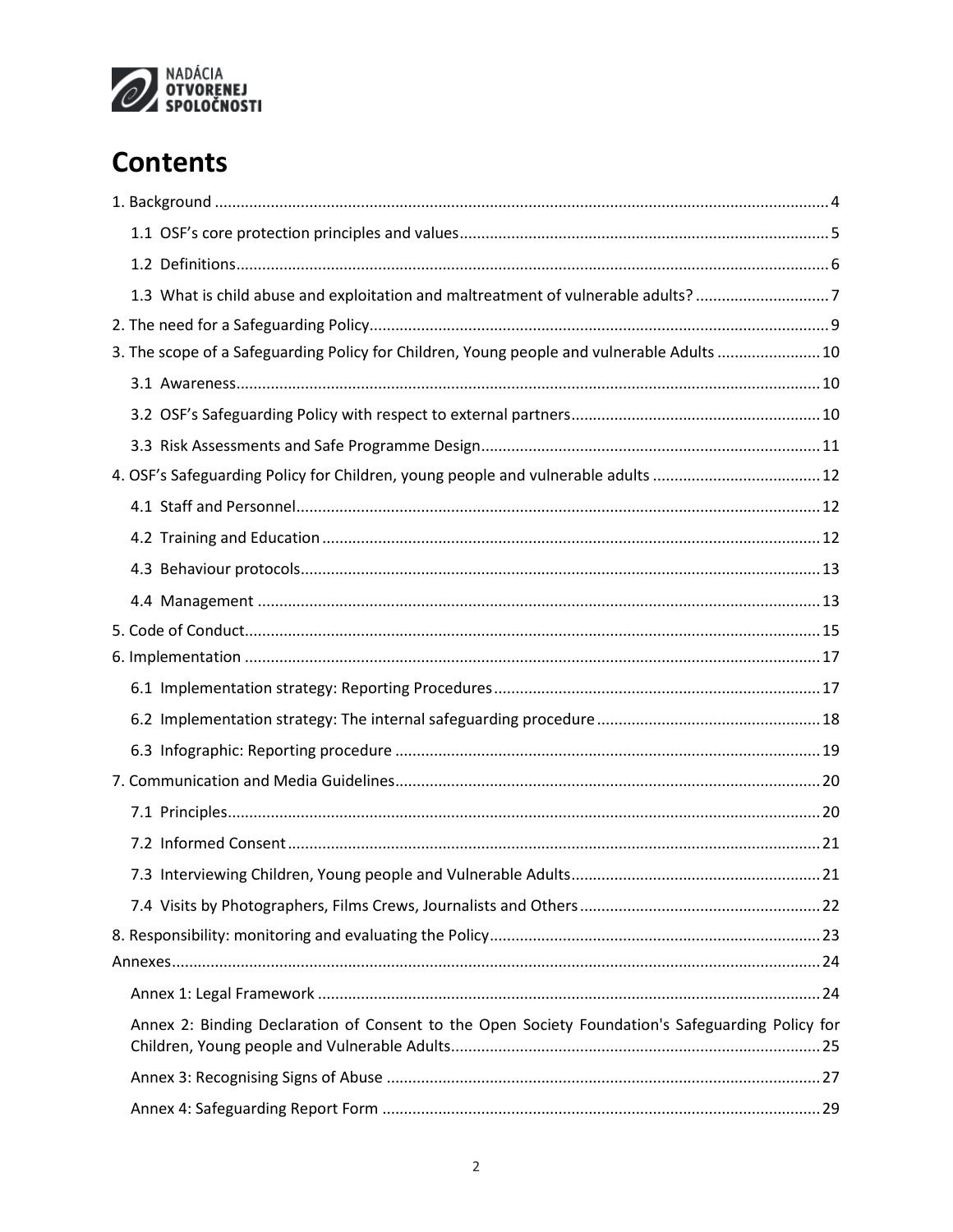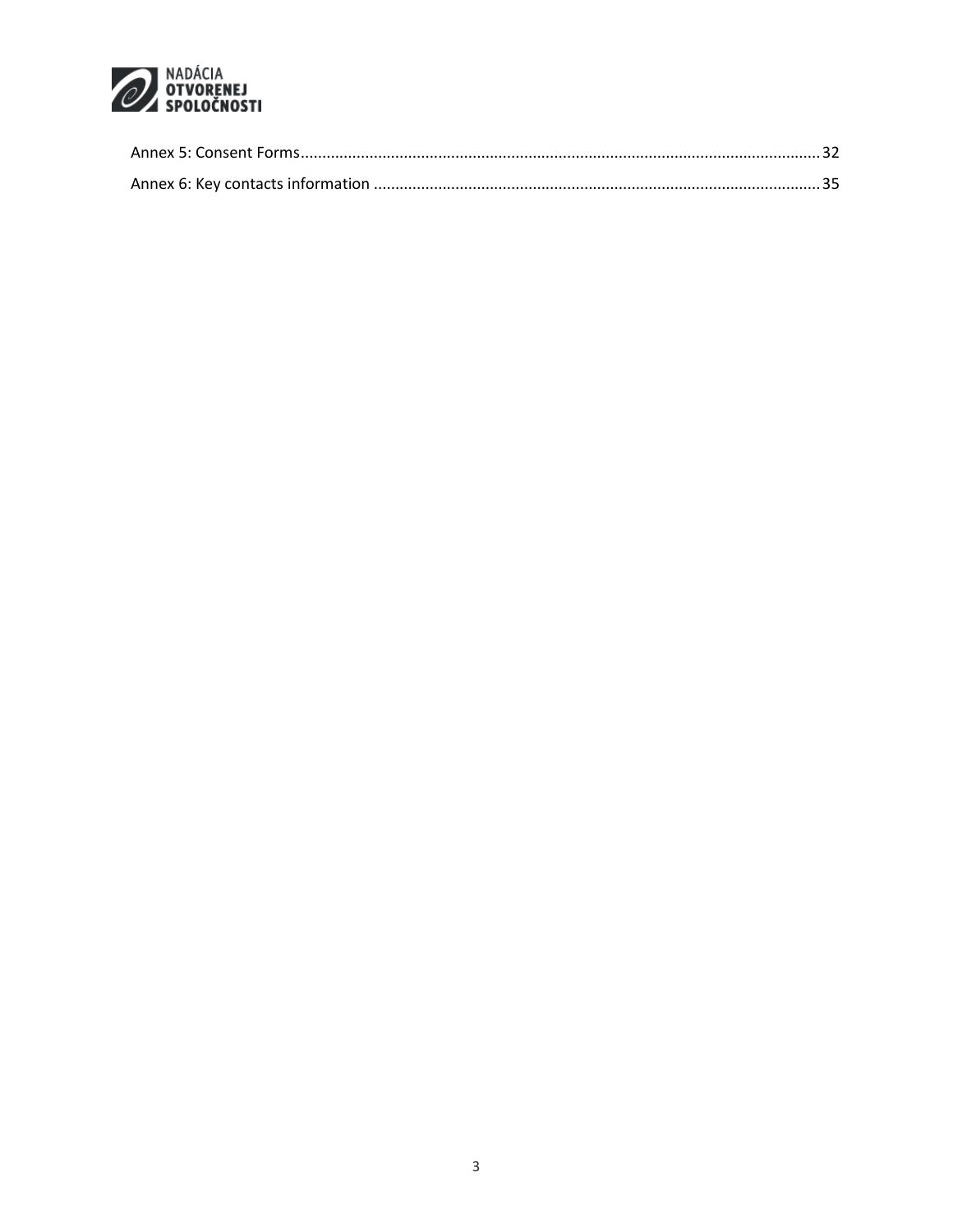

 $\overline{\phantom{a}}$ 

## <span id="page-3-0"></span>**1. Background**

Nadácia Otvorenej spoločnosti Bratislava/ Open Society Foundation (further in text only as OSF) was established in 1992 as a grant making organization conducting its own programmes and activities.

In 1990s, it focused mainly on Roma-oriented topics (community development, access to education, scholarships, access to healthcare and housing) and educational reform and advocacy (especially Free Access to Information Act, multicultural education, harm reduction education etc.).

OSF aims to support liberal democracy, personal freedom and dignity of all individuals in Slovakia. We are a member of the Active Citizens Fund Slovakia consortium (a grant operator for the EEA grants) awarding grants to Slovak NGOs in efforts to create better conditions for good governance, to protect human rights and to provide civic education. The Foundation is specifically responsible for topics "Strengthened civil society advocacy and watchdog role" and "Increased support for human rights and civic education".

The Foundation started implementing its own programme for elementary schools – **Open Schools Programme** in 2017. The programme aims to support the democratic environment in schools and citizenship education through peer education and the work of student school councils.

Another programme **Aflatoun – programme for social and financial education** since 2015. Most of activities are conducted in marginalized Roma communities; we work closely with 15 institutions providing early childhood education in either formal or informal setting.

Child abuse is a global phenomenon. It occurs in all countries and in all societies. It involves the physical, sexual, emotional abuse and neglect of children and young people. It is almost always preventable. Children and young people can be potentially subjected to exploitation, abuse, violence and neglect in families, communities, institutions, organisations, private places, public places, by various circumstances, by variety of people, including delegates, support staff, volunteers etc. Similarly, vulnerable adults may be at risk of harm and improper treatment. In order to address and protect children, young people and vulnerable adults from potential abuse and exploitation during their involvement with Open Society Foundation this Safeguarding Policy has been developed.

It is worth noting, that in this context, we define Policy as a set of management directions, code of conduct, norms and internal rules of an organization striving for a common goal, the protection of children. The creation of this policy has been strongly influenced by the Policy of Nadácia pre deti Slovenska (NDS) and developed together with their expert Peter Lenčo. The policy is also based on Child protection policy designed by Eurochild and Keeping Children Safe Coalition.<sup>1</sup>

**With this Safeguarding Policy, we publicly commit ourselves to protecting children, young people and vulnerable adults from any form of maltreatment. We take it as our responsibility to ensure that our employees, activities and programmes do not cause any harm to children, young people and vulnerable adults, do not promote their ill treatment or discrimination. The policy is available online at [www.osf.sk](http://www.osf.sk/) in English and Slovak language as well as at the OSF's premises.**

<sup>1</sup> [https://www.nds.sk/vsetky-clanky/pohlad-odbornika/politika-ochrany-deti-a-mladych-ludi-nadacie-pre-deti](https://www.nds.sk/vsetky-clanky/pohlad-odbornika/politika-ochrany-deti-a-mladych-ludi-nadacie-pre-deti-slovenska/)[slovenska/](https://www.nds.sk/vsetky-clanky/pohlad-odbornika/politika-ochrany-deti-a-mladych-ludi-nadacie-pre-deti-slovenska/)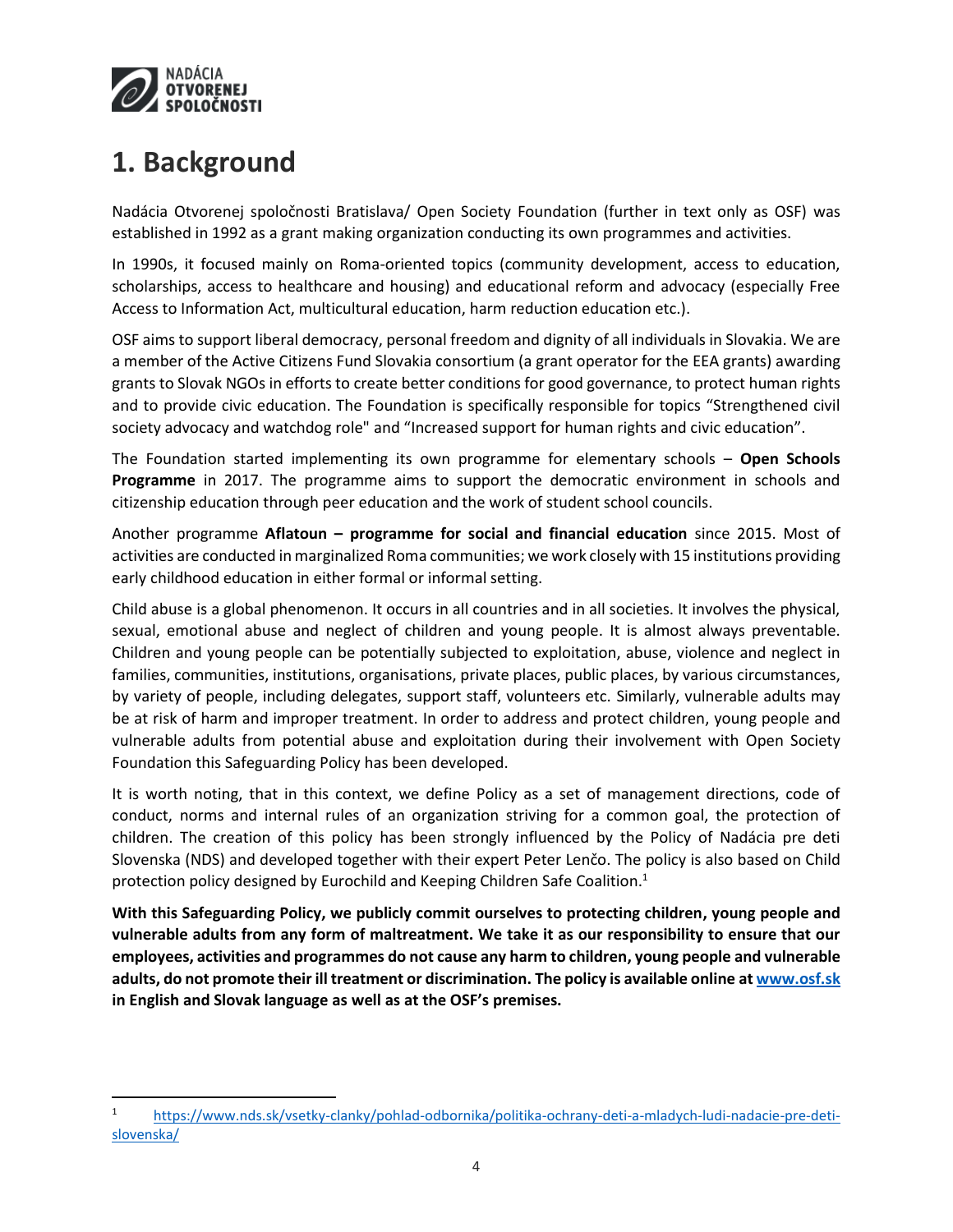

### <span id="page-4-0"></span>**1.1 OSF's core protection principles and values**

This Safeguarding Policy deals with the protection of children, young people and vulnerable adults. In this regard we follow the UN Convention on the Rights of the Child. The UN CRC should be taken holistically, providing a comprehensive framework for the protection, provision and participation of all children. All children, young people and vulnerable adults involved in the activities, programmes implemented or supported by OSF, have the right:

- to have their health, safety and well-being, and their best interests considered as top priority
- to have their development promoted and safeguarded so that they can achieve their full potential
- to be valued, respected and understood within the context of their own culture, religion and ethnicity
- to be listened to and to have their views given careful consideration
- to be encouraged and helped to participate in decisions which affect them.

#### **Non-negotiable duty**

OSF believes that NGOs working for children's rights have an absolute duty to protect children and young people from abuse, mistreatment and exploitation from within organisations intended for their benefit. The same principles apply to vulnerable adults. This duty is imperative and non-negotiable. Without adequate standards and mechanisms for protection in place, an organisation is not only failing in its primary duty of care but may also be negligently or recklessly fostering an environment of abuse.

#### **Open environment**

OSF believes that without proper and explicit procedures in place, NGOs are extremely vulnerable to false allegations of child abuse and/or harm of vulnerable adults. Furthermore, organisations with weak communication structures run the risk of being infiltrated by persons, such as pedophiles, who seek to abuse children without being brought into the open. Similarly, the rights of vulnerable adults may be violated.

OSF therefore strives to:

- Create an environment where issues of child protection and protection of vulnerable adults are discussed openly and are understood between all involved parties, including children, young people, vulnerable adults and adults;
- Promote open lines of communication both internally and externally (with its partners) to improve awareness and implementation of protection policies and practices;
- Create a framework to deal openly, consistently and fairly with allegations concerning both direct and indirect abuse.

#### **Implementation and accountability**

This Safeguarding Policy is developed to ensure the highest standards of professional behaviour and personal practice to ensure no harm occurs in any situation to children, young people and vulnerable adults during their involvement in OSF activities, projects and programmes. It therefore includes measures regarding recruitment procedures, review of management structures, creation of space for children, young people and vulnerable adults to speak out, staff training, and development of transparent protocols. The Safeguarding Policy is supported by clear guidelines on how it needs to be implemented by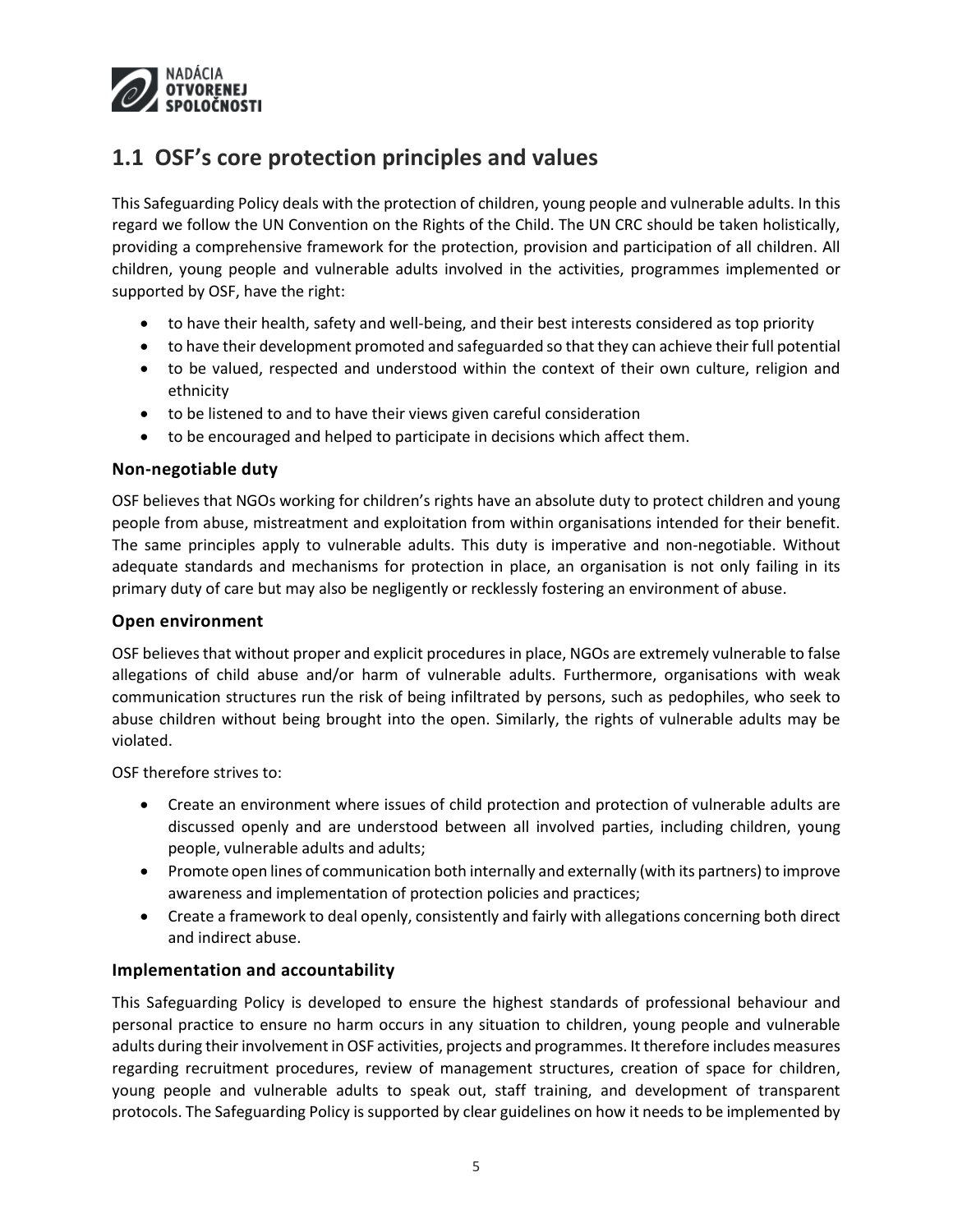

organisations participating and supporting children, young people and vulnerable adults in OSF activities, projects and programmes.

Special procedures and checklists are part of the Safeguarding Policy, including reporting procedures and actions following behaviour, which is not in compliance with the child protection standards. These principles underpin all of the following standards set out in this document.

### <span id="page-5-0"></span>**1.2 Definitions**

### **Child**

A child is defined as anyone under the age of 18, in line with the UN Convention on the Rights of the Child (1989).

### **Child Protection**

Child protection is a broad term to describe philosophies, standards, guidelines and procedures to protect children from both intentional and unintentional harm. In the current context, it applies to OSFs duty to make sure that its staff, operations and programmes do no harm children, that is that they do not expose children to the risk of harm and abuse, and that any concerns the organisation has about children's safety within the activities and programmes in which they work, are reported to the appropriate authorities.

### **Vulnerable adults**

Vulnerable Adults are people who are 18 years of age or older who are unable to provide for their own needs and protect themselves against abuse or serious exploitation due to impairment of mental, physical and emotional function. It is someone who:

- is diagnosed to be mentally and/or physically ill,
- has mental health needs such as dementia or down syndrome,
- is unable to report abuse and make a decision for him/herself,
- is old and frail due to physical disability.

### **Direct contact**

Being in the physical presence of a child/children, young people and vulnerable adults in the context of OSF's work, whether contact is occasional or regular, short or long-term. This could involve various activities of formal, non-formal and informal education, leisure time activities etc. as well as attending meetings and conferences at which children, young people and vulnerable adults are present or working with child and youth volunteers.

### **Indirect contact**

Defined as:

a) Having access to information on children, young people and vulnerable adults in the context of OSF's work, such as their names, locations (addresses of individuals or projects), photographs and case studies.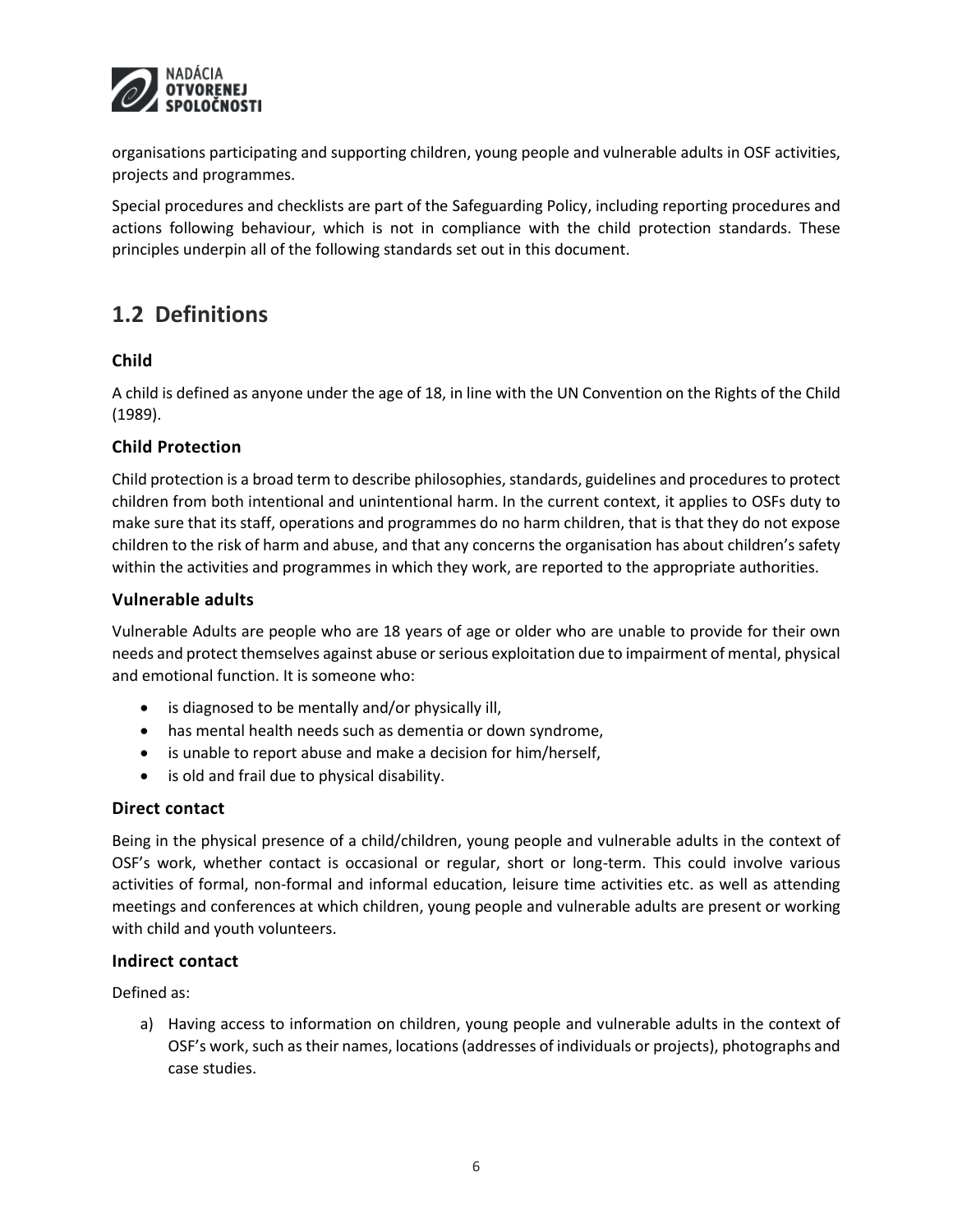

b) Providing funding for organisations that work 'directly' with children, young people and vulnerable adults. Although indirectly, this nonetheless has an impact on them, and therefore confers upon the donor organisation responsibility of child protection issues.

### **Policy**

A statement of intent that demonstrates a commitment to safeguard children from harm and makes clear to all what is required in relation to the protection of children, young people and vulnerable adults. It helps to create a safe and positive environment for children, young people and vulnerable adults and to show that the organisation is taking its duty and responsibility of care seriously.

### <span id="page-6-0"></span>**1.3 What is child abuse and exploitation and maltreatment of vulnerable adults?**

According to the World Health Organisation, "child abuse" or "maltreatment" constitutes 'all forms of physical and/or emotional ill-treatment, sexual abuse, neglect or negligent treatment or commercial or other exploitation, resulting in actual or potential harm to the child's health, survival, development or dignity in the context of a relationship of responsibility, trust or power'.

Our understanding of child abuse and exploitation includes, but it is not limited to:

**Physical abuse** may involve hitting, shaking, throwing, burning or scalding, drowning, suffocating, or otherwise causing physical harm to a child. Physical harm may also be caused when a parent or a carer feigns the symptoms of, or deliberately causes ill health to a child who they are looking after. This is commonly described using terms such as 'fictitious illness by proxy 'or 'Munchausen's syndrome by proxy'.

**Emotional abuse** is defined as the persistent emotional ill-treatment of a child such as to cause severe and persistent effects on the child's emotional development. It may involve conveying to children that they are worthless and unloved, inadequate, or valued only so far as they meet the needs of another person. It may involve age or developmentally inappropriate expectations being imposed in children. It may involve causing children frequently to feel frightened or in danger, or the exploitation or corruption of children. Some level of emotional abuse is involved in all types of ill-treatment of a child, though it may occur alone.

**Sexual abuse** involves forcing or enticing a child to take part in sexual activities, whether the child is aware of what is happening. The activities may involve physical contact, including penetrative (e.g., rape) or nonpenetrative acts. They may include non-contact activities, such as involving children in looking at, or in the production of, pornographic materials or watching sexual activities, or encouraging children to behave in sexually inappropriate ways.

Sexual abuse of children can also be defined as contacts or interactions between a child and an older or more knowledgeable child or adult (a stranger, sibling or person in a position of authority, such as a parent or caretaker) when the child is being used as an object of gratification for an older child's or adult's sexual needs. These contacts or interactions are carried out against the child using force, trickery, bribes, threats or pressure. Sexual abuse can be physical, verbal or emotional.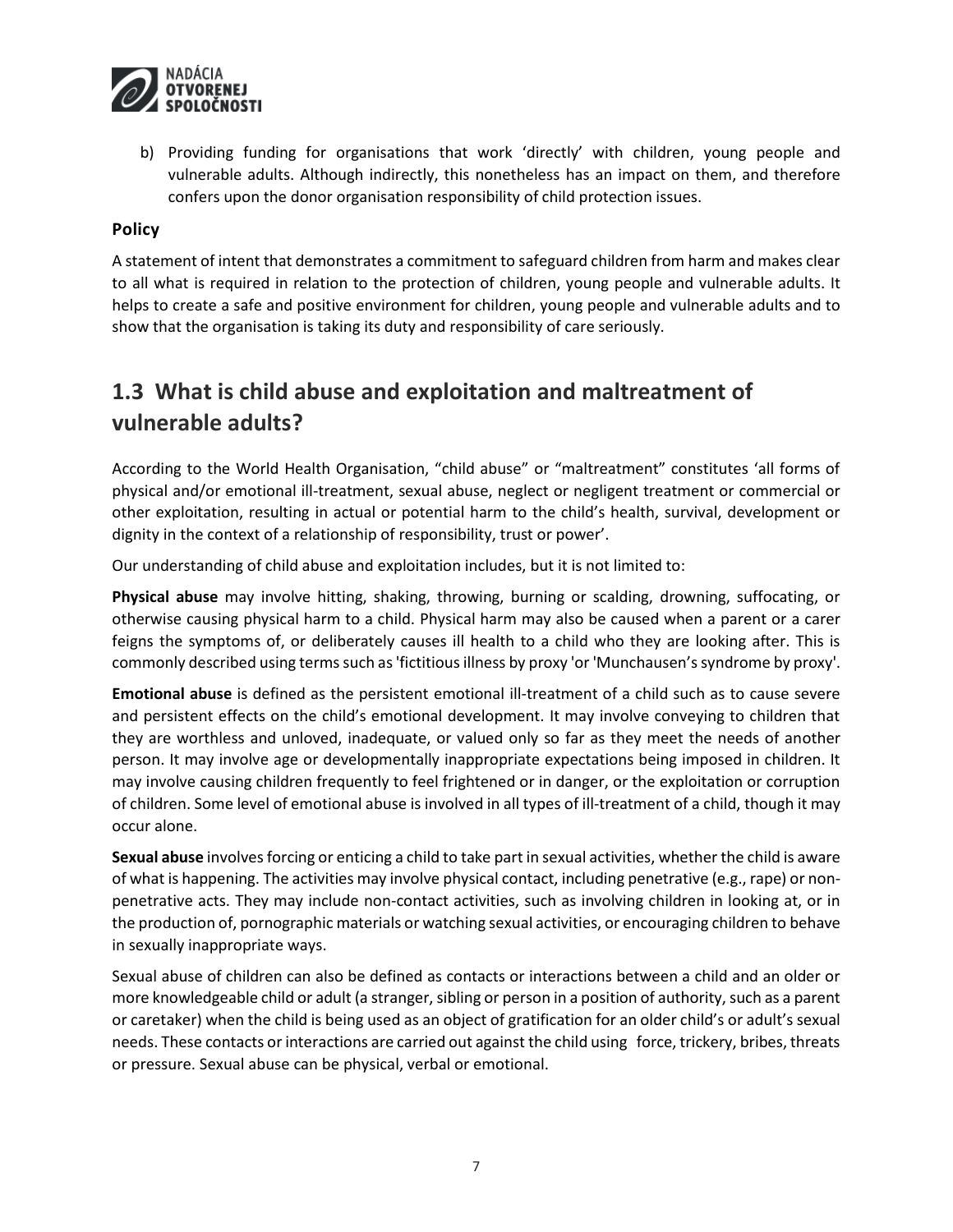

Commercial sexual exploitation of children comprises sexual abuse by the adult and remuneration in cash or kind to the child or a third person or persons. The child is treated as sexual object and as a commercial object.

The commercial sexual exploitation of children constitutes a form of coercion and violence against children and amounts to forced labour and a contemporary form of slavery.

**Child pornography** means any representation, by whatever means, of a child engaged in real or simulated explicit sexual activities or any representation of the sexual parts of a child for primarily sexual purposes. This can include photographs, negatives, slides, magazines, books, drawings, movies, videotapes and computer disks or files. Generally speaking, there are two categories of pornography: soft-core which is not sexually explicit but involves naked and seductive images of children and hard core which relates to images of children engaged in sexual activity and use of children in the production of pornography is sexual exploitation.

**Neglect** is defined as the persistent failure to meet the child's basic physical and/ or psychological needs, likely to result in the serious impairment of the child's physical or cognitive development.

**Bullying** may be defined as deliberately hurtful behaviour, usually repeated over a period, where it is difficult for those bullied to defend themselves. It can take many forms, but the three main types are physical (e.g. hitting, kicking, theft), verbal (e.g. racist or homophobic remarks, threats, name calling) and emotional (e.g. isolating an individual from the activities and social acceptance of their peer group).

**Commercial exploitation** means exploiting a child in work or other activities for the benefit of others and to the detriment of the child's physical or mental health, education, moral or social-emotional development. It includes, but is not limited to, child labour.

A child who is being abused may experience more than one type of cruelty. Discrimination, harassment, and bullying are also abusive and can harm a child, physically and emotionally.

**Maltreatment of vulnerable adults** has, in many cases, similar characteristics. These include:

- Physical being hit, slapped, pushed or restrained that results in burns, cuts, black eyes and internal injuries.
- Verbal being humiliated, isolated, controlled and harassed is a kind of abuse that affects the emotional health of a vulnerable adult.
- Sexual sexual abuse includes indecent exposure, sexual harassment and rape.
- Financial stealing money from a vulnerable adult or using their money inappropriately.
- Self Abuse not providing them with enough food and the right medicines, not helping them wash and change their clothes.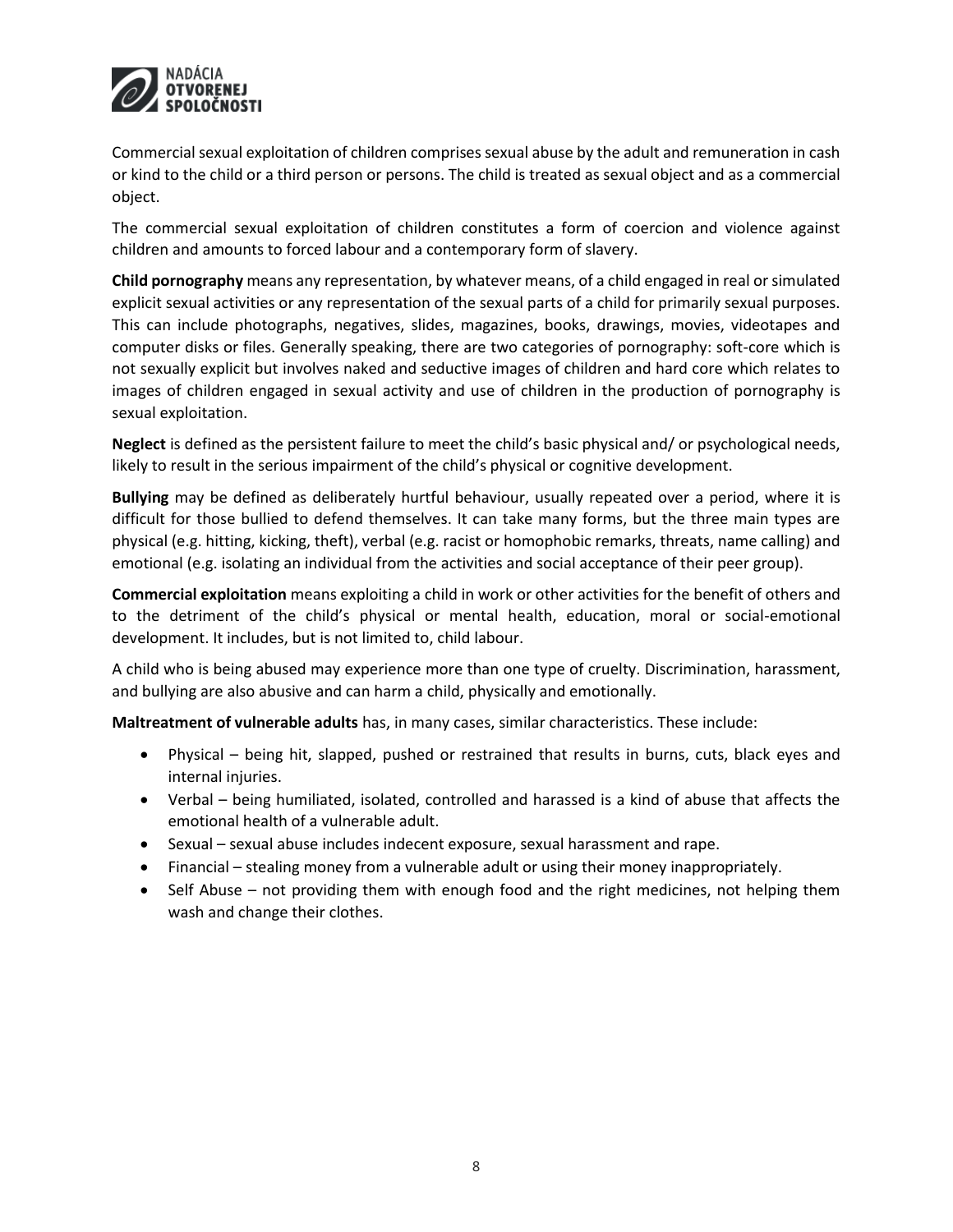

## <span id="page-8-0"></span>**2. The need for a Safeguarding Policy**

All organisations and professionals working or in contact with children, young people and vulnerable adults are obliged to ensure their operations are safe to clients they work with and therefore need to have a Safeguarding Policy.

OSF needs a Safeguarding Policy for Children, Young People and Vulnerable Adults because:

**Organisation staff are protected:** All children have a right to freedom from all forms of violence, abuse and exploitation, based on the UNCRC. Similarly, the vulnerable adults must be protected against any harm and violation of their rights. It is therefore the responsibility of OSF to ensure that all its activities, policies, projects and programmes are safe for children, young people and vulnerable adults. This means that staff do not represent a risk to children, young people and vulnerable adults and that programmes, policies and practices can be designed and developed in ways that promote the protection of all participating.

**Children, young people and vulnerable adults are protected:** Some children, young people and adults are vulnerable to abuse, exploitation, and ill-treatment at the hands of carers, project workers, and those with access to their personal information. Many children growing up in vulnerable circumstances have already experienced ruptured relationships of trust or abuse of an adult-child relationship in the form of physical, psychological or sexual abuse. Similarly, many vulnerable adults in regard to their life circumstances experience maltreatment and violation of their rights.

**The organisation and its reputation is protected:** Organisations working with vulnerable children, young people and adults have been, are and will continue to be vulnerable to abuse until the issues are brought into the open. Organisations without protection policies, guidelines and systems are more vulnerable to false or malicious accusations of abuse. Without a proper Safeguarding Policy and protection standards in place, allegations of abuse, whether founded or unfounded, can destroy an organisation's reputation. This will have serious implications for fundraising as well as damaging the reputation of the NGO sector working with children, young people and vulnerable adults.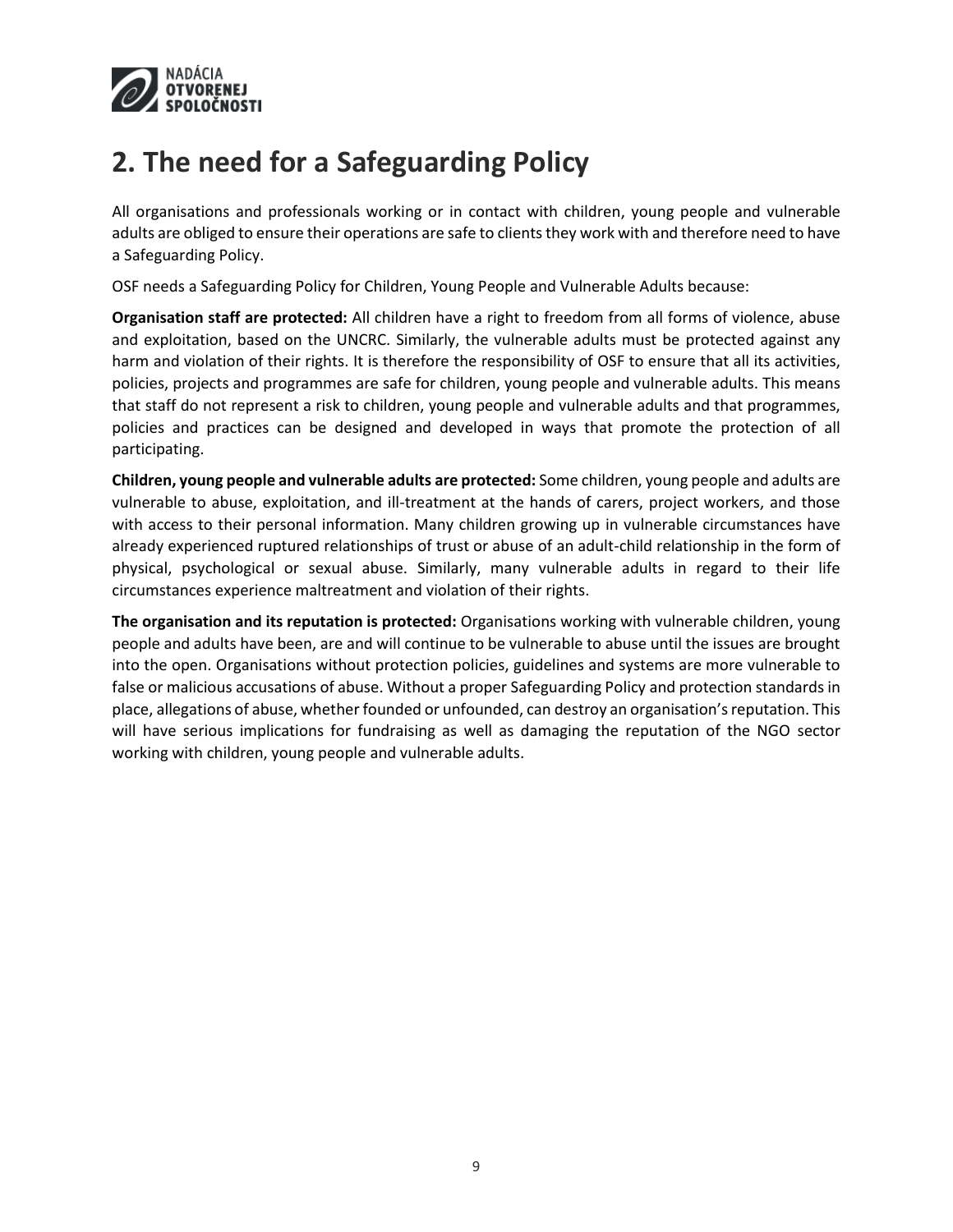

# <span id="page-9-0"></span>**3. The scope of a Safeguarding Policy for Children, Young people and vulnerable Adults**

OSF's Safeguarding Policy for Children, Young people and Vulnerable Adults applies to:

- All staff, Board members, interns and volunteers;
- All those acting on behalf of OSF, such consultants or trainers;
- All those adults accompanying children, young people and vulnerable adults to events and activities organised by OSF;
- All those who participate in OSF events and meetings involving children, young people and vulnerable adults including journalists, sponsors, donors, policy makers, etc.

All the individuals cited above will be expected to read OSF's Safeguarding Policy and sign a commitment to adhere to its principles and procedures.

### <span id="page-9-1"></span>**3.1 Awareness**

For effective implementation of the Safeguarding Policy, it needs to be understood accurately by all those that the policy applies to. OSF will ensure that all its staff, interns, volunteers, consultants, etc. are informed about this policy and act in accordance with all its provisions and do no harm children, young people and vulnerable adults who may come into the contact within or outside their work.

The Safeguarding Policy will be sent to all responsible adults after they have joined OSF. OSF will ensure that a copy of the Policy will be send to all organisations that will organize meetings on behalf of OSF or will travel with children, young people and vulnerable adults to events organized by OSF. These organisations will be asked to brief their staff working and traveling with above mentioned clients/participants to OSF events about this Policy, as well as to inform parents, carers and children, young people and vulnerable adults on their right to be protected and the reporting mechanisms available.

### <span id="page-9-2"></span>**3.2 OSF's Safeguarding Policy with respect to external partners**

OSF's Safeguarding Policy should apply to all grant beneficiaries, organisations and external partners when they cooperate with children, young people and vulnerable adults or when these participate in their projects.

If the organization does not have elaborated child and vulnerable adults protection policy, they will be asked to sign up to OSF's protection policy and demonstrate their commitment to develop their own protection policies and procedures, which reflect the local context and legal framework.

An organisation is obliged to report incidents of breach of its own Safeguarding Policy or of this Safeguarding Policy to OSF depending on its severity:

a) Safeguarding Policy violation of less serious nature shall be reported to OSF as part of interim reports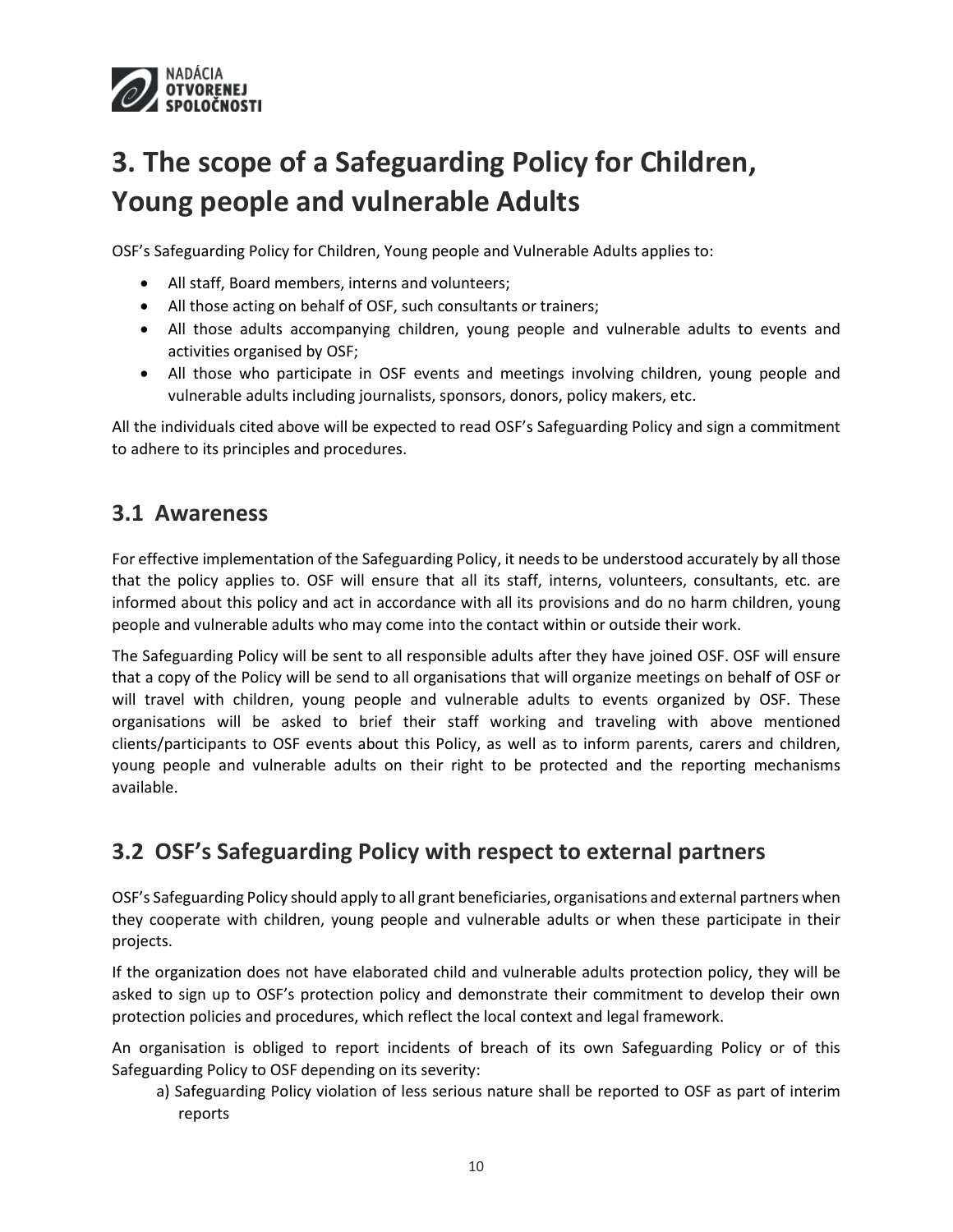

b) Serious or gross Safeguarding Policy violation or serious danger to a child or a vulnerable person has to be reported immediately to a Child, young people and vulnerable adults protection focal person (CAVAPFP, see more in chapter 4.4) through a structured report (annex 4). Compliance with these principles is a part of an agreement between OSF and a grant beneficiary.

In the event of persistent poor or one extreme practice or abuse within an organisation, OSF may decide to terminate cooperation with this organisation.

### <span id="page-10-0"></span>**3.3 Risk Assessments and Safe Programme Design**

OSF is committed to designing and delivering programmes that are safe for children, young people and vulnerable adults. Risk assessments are therefore conducted when designing our projects and activities and safety strategies developed accordingly. Risk mitigation strategies will be developed, which minimize the risks to children, young people and vulnerable adults and will be incorporated into the design, delivery and evaluation of programmes, operations and activities which involve or have impact upon children, young people and vulnerable adults.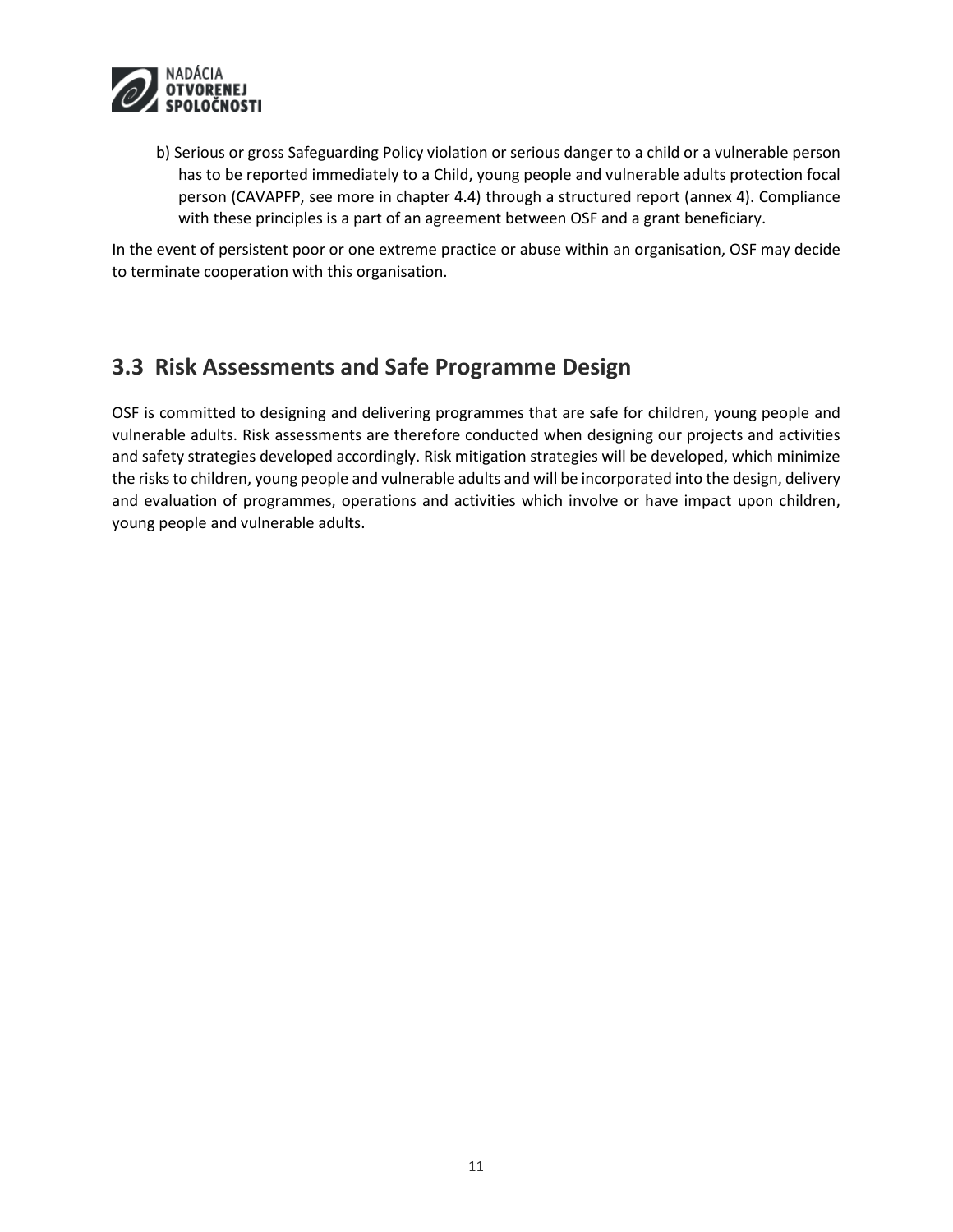

# <span id="page-11-0"></span>**4. OSF's Safeguarding Policy for Children, young people and vulnerable adults**

This Policy is developed to ensure the highest standards of professional behavior and personal practice to ensure no harm occurs in any situation to children, young people and vulnerable adults during their involvement in any activities or projects.

### <span id="page-11-1"></span>**4.1 Staff and Personnel**

As a condition for working with OSF, all staff; Board members; interns and volunteers and all those acting on behalf of OSF, such as consultants or trainers are required to undergo the following:

- a) Both acceptance and commitment to our Policy and Code of conduct for working with children, young people and vulnerable adults by signing a commitment to adhere to the Safeguarding Policy principles and procedures. The recruitment and appointment process will include:
	- Staff, volunteers, interns and consultants are recruited to clear job or role descriptions that include a statement on the position or role's responsibilities to meet the requirements of OSF's Safeguarding Policy.
	- All recruitment interviews should include a discussion on safeguarding and protection of children, young people and vulnerable adults, the candidate's understanding of this and OSF's commitment.
	- Adherence to OSF's Safeguarding Policy is a part of OSF employment contracts and service agreements.
- b) Signing a personal declaration stating any criminal convictions, including spent convictions. As part of the employment contract with OSF, an extract/excerpt from the criminal record must also be submitted.

### <span id="page-11-2"></span>**4.2 Training and Education**

Education and training are essential to implement the Safeguarding Policy. This includes:

- a) At the beginning of the induction period (within 3 weeks of taking up the position) of staff/volunteers/ interns they will receive an introduction to OSF's Safeguarding Policy and procedures from the Child, young people and vulnerable adults protection focal person. This will include training on behaviour guidelines for those in direct contact with children, young people and vulnerable adults and guidance on the acceptable and unacceptable sharing of information on clients. Training will also allow staff to be able to identify sources of support for children, young people and vulnerable adults and their families.
- b) Child, young people and vulnerable adults safeguarding training will be given to all staff, volunteers and interns, appropriate to their roles and responsibilities.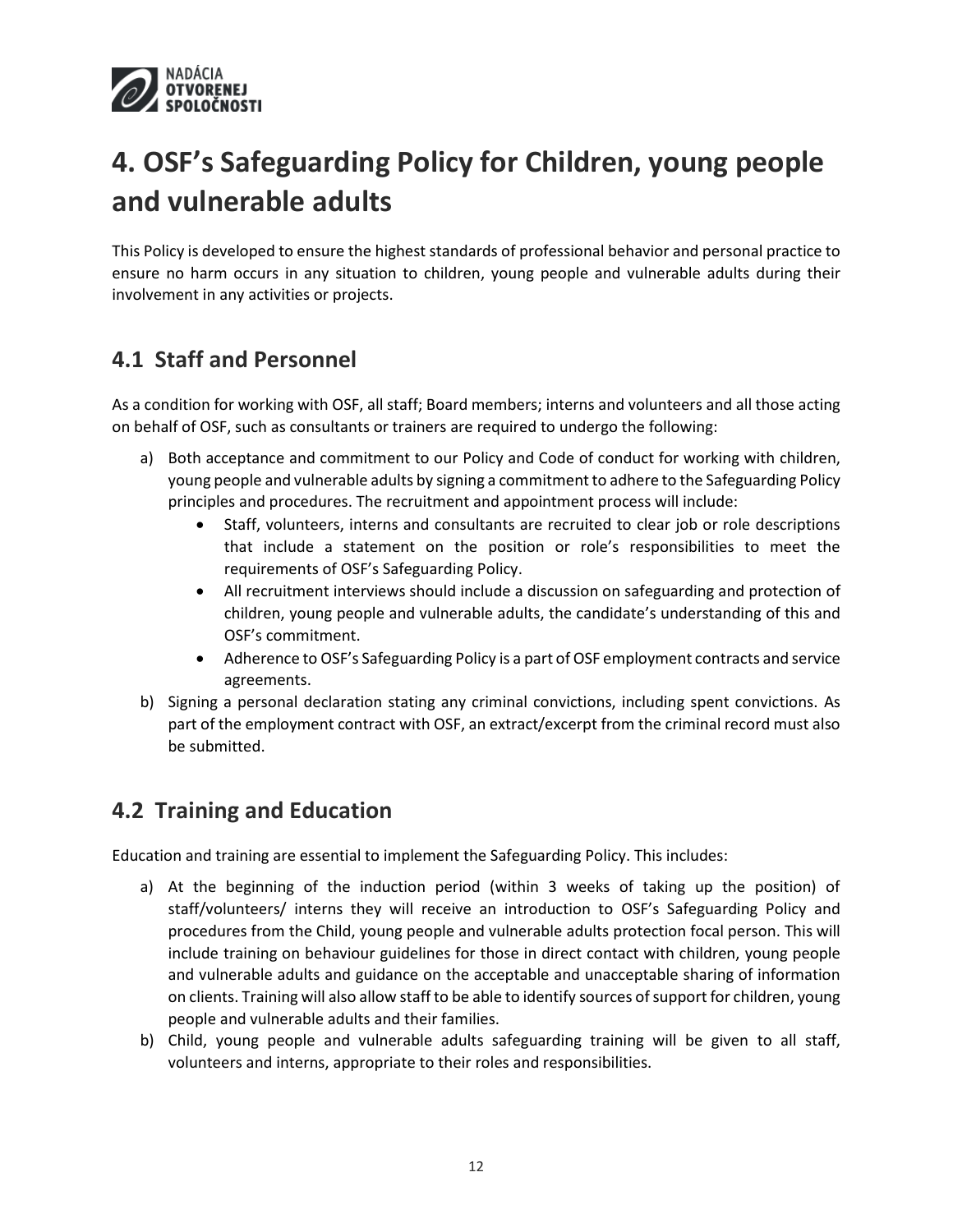

### <span id="page-12-0"></span>**4.3 Behaviour protocols**

Any staff, employee, volunteer, intern, management board member, consultant or adviser who has direct contact with children, young people and vulnerable adults in his/her work will be fully informed of OSF's Code of conduct.

### <span id="page-12-1"></span>**4.4 Management**

A Child, young people and vulnerable adults protection focal person (CAVAPFP) will be appointed who will be responsible for:

- Promoting awareness and implementation of the Safeguarding Policy throughout the organisation.
- Monitoring implementation of the Policy and reporting on developments at Team meetings and to the Board.
- The development of child, young people and vulnerable adults protection training resources
- Maintaining knowledge of best practices and statutory requirements.
- Acting as a source of support and information for staff on safeguarding issues.
- Receiving reports of Safeguarding Policy violation
- Taking appropriate action to protect the child/children, young people and vulnerable adults from further harm and during and following an incident or allegation
- Providing specific kind of support and assistance that is needed by the children, young persons and vulnerable adults affected by the incident and informing the child's family (or a guardian) about the incident and assistance provided

The name and contact details of the CAVAPFP will clearly be displayed in the OSF office and new staff will be made aware of the role.

The Executive director will be responsible for :

- Investigating allegations of violations of the Safeguarding Policy by members of the OSF´s internal staff, submitting the results to the Nominated Board member and implementing a decision taken by the Nominated Board member
- Deciding whether to terminate cooperation with an organisation that violates the Safeguarding Policy based on procedures and provisions outlined in the Safeguarding Policy
- Reporting incidents of criminal nature to police

The Nominated Board member will be responsible for deciding about an action to be taken regarding allegations of violations of the Safeguarding Policy by members of OSF´s internal staff .

The Management Board will have the overal responsibility to oversee and ensure the Policy's implementation.

The disclosure of personal information about children, young people and vulnerable adults including legal cases, will be limited to those employees, interns, volunteers, who need to know.

Specific procedures and checklists are part of the Safeguarding Policy are referred to in chapters 6 and 7, which are dealing with the implementation strategy for the Safeguarding Policy, including reporting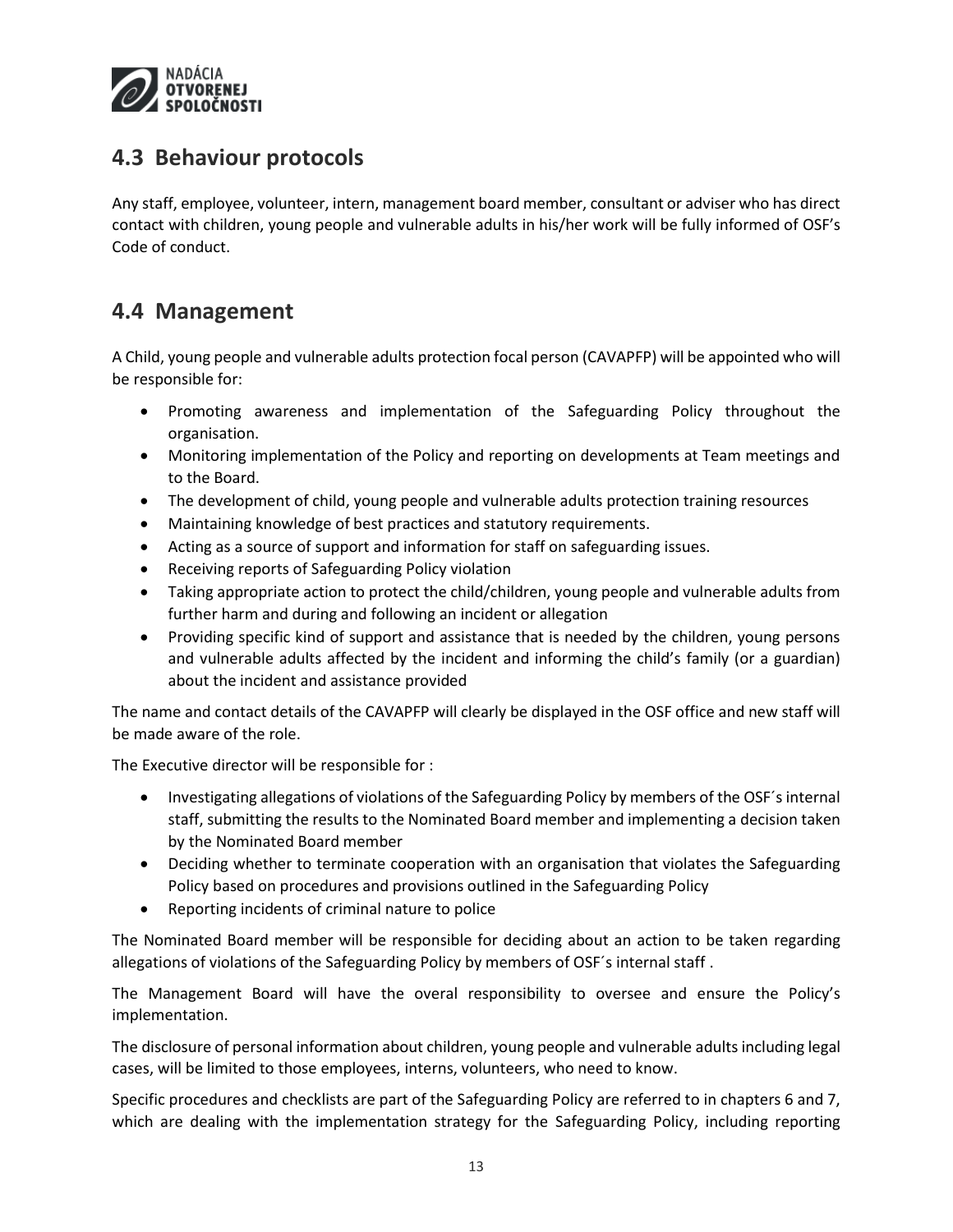

procedures and monitoring and evaluation processes. Safeguarding will be included within the development of projects by OSF.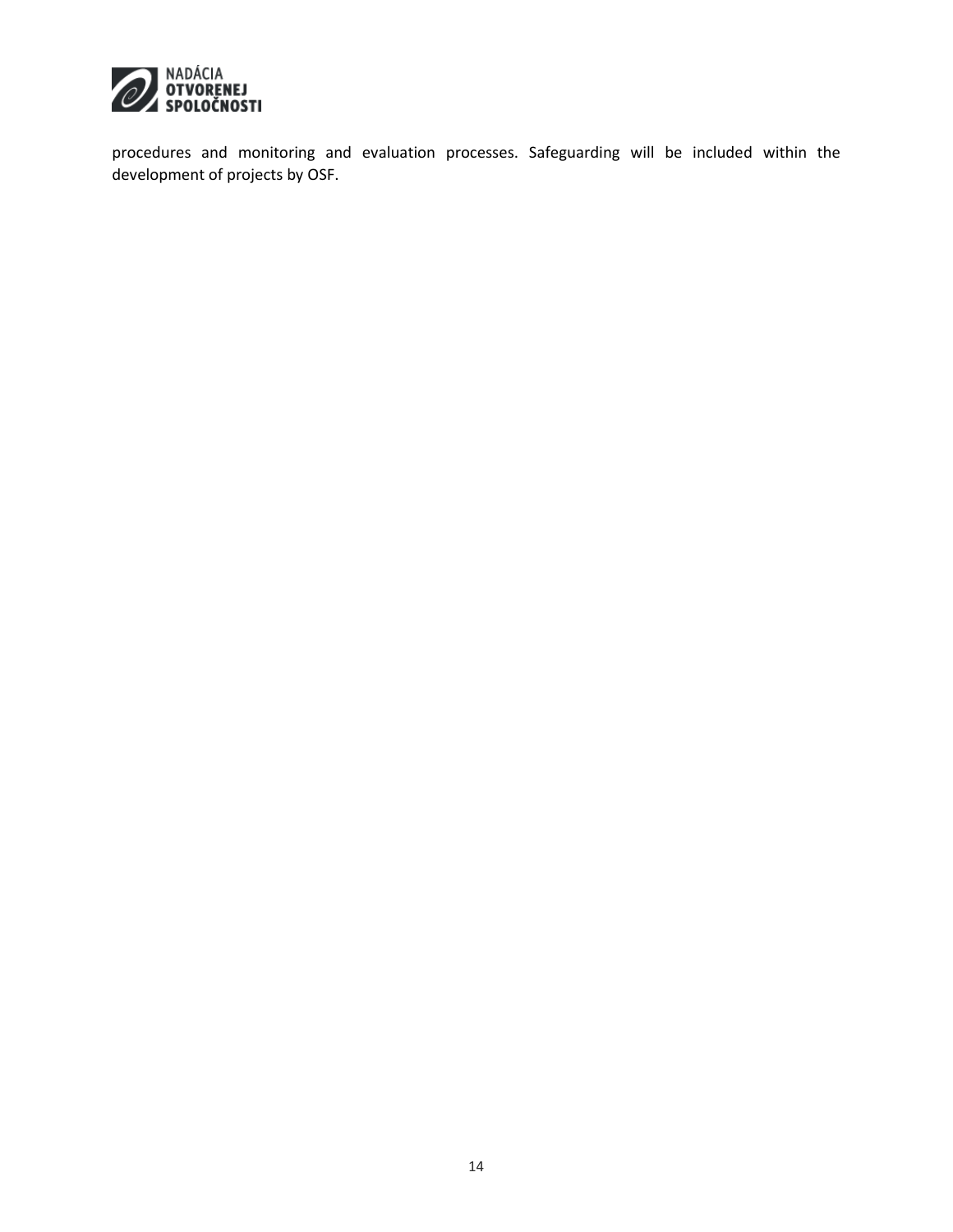

## <span id="page-14-0"></span>**5. Code of Conduct**

OSF is committed to protecting children, young people and vulnerable adultsfrom abuse and exploitation. It will take all necessary actions to prevent and/or respond to children, young people and vulnerable adults in such situations. OSF will respond to all reports of actual or alleged abused based on its Safeguarding Policy, irrespective of the nature of the referral, who the allegations are about or who the referrer is or where she/he is from.

This Code of Conduct includes guidance on ethical and proper standards of behavior of adults towards children, young people and vulnerable adults and of children, young people and vulnerable adults towards other children, young people and vulnerable adults. It has been developed with the best interests of the child, young people and vulnerable adults as the primary consideration and should be interpreted in a spirit of transparency and common sense.

OSF aims for everyone, children, young people, vulnerable adults and adults, to participate in a safe way in OSF's work and activities.

### **DO:**

- Be aware what constitutes child, young people and vulnerable adults abuse and exploitation (included in the Safeguarding Policy) and understand its provisions.
- Know signs of abuse and report any suspicious observations immediately to the Child, young people and vulnerable adults protection focal person.
- Ensure that you know who the Child, young people and vulnerable adults protection focal person at OSF is.
- Respect lines of authority and reporting procedures.
- Respect the basic rights of others by facing fairly, honestly, and tactfully, and by treating people with dignity and respect.
- Treat all children, young people and vulnerable adults equally: be inclusive and involve all children, young people and vulnerable adults without discrimination.
- Work actively to ensure the highest levels of respect towards each other.
- Maintain high standards of personal and professional conduct both personally and in others.
- Protect the health, safety and well-being of yourself and others.
- Be aware of high-risk peer situations (e.g. unsupervised mixing of older and younger children and possibilities of discrimination against minors).
- Be aware of potential for peer abuse (e.g. bullying of children).
- Be concerned about the way in which your language, actions, and relationships with children, young people and vulnerable adults could be perceived.
- Develop special measures/supervision to protect younger and especially vulnerable children from peer and adult abuse.
- Provide an enabling environment for children's personal, physical, social, emotional, moral and intellectual development.
- Encourage and respect children's voices and views.
- Limit access to and/or not expose children to any inappropriate electronic material.
- At all times respect the confidentiality of children's, young people's and vulnerable adults' personal information.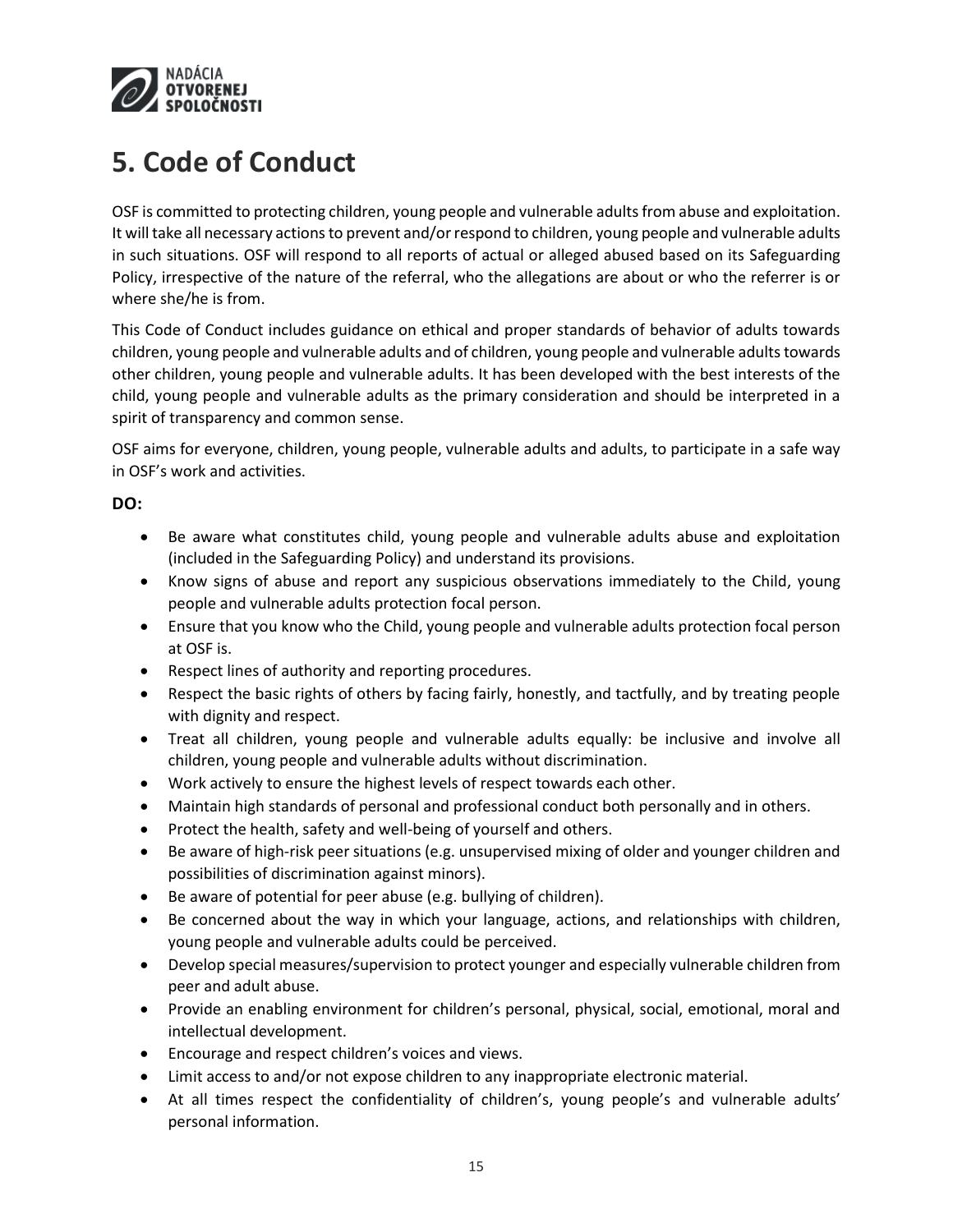

 Obtain written consent from the child, young person and vulnerable adult and parent/carer when photographing, filming or requesting personal information for activities (see section 7).

### **DON'T:**

- Engage in any form of sexual activity with children, young people and vulnerable adults.
- Avoid any action or behaviour that could be construed as poor practice or potentially abusive. For example, never behave in an inappropriate or sexually provocative manner.
- Never have a child, young people and vulnerable adultsstay overnight in the adult's room or sleep in the same bed (unless prior consent is provided by both the child and his/her parent/ guardian).
- Do not perform activities for children, young people and vulnerable adults that they can do themselves, including dressing, bathing and grooming.
- Do not discriminate, shame, humiliate, belittle, or degrade children, young people and vulnerable adults. This includes anything that may be considered emotional abuse (e.g. use language that will mentally or emotionally abuse a child, young person and vulnerable adult or tell a story/show pictures that will mentally or emotionally abuse them).
- Do not hit or otherwise physically assault participants.
- Do not act in any way that may be abusive or place others at risk of abuse.
- Do not condone violations of this code by others staff, interns, consultants, etc. Do not be alone with a child, young person and vulnerable adult in any circumstances that might be questioned by others.
- Do not allow children, young people and vulnerable adults to engage in sexually provocative games with each other.
- Do not kiss, hug, fondle, rub, or touch a child, young person and vulnerable adult in an inappropriate or culturally insensitive way (e.g. do not initiate physical contact, such as holding hands, unless initiated by the child).
- Do not suggest inappropriate behaviour or relations of any kind or encourage any crushes by a child, young person and vulnerable adult.
- Do not take photos, film or request personal information if not required for OSF's activities.
- Do not use inappropriately contact details (including social media accounts) from children, young people and vulnerable adults out of OSF's programmes.

Report any suspicious observations or alleged abuse as well as any circumstances or situations, which may be subject to misinterpretation to the Child, young people and vulnerable adults protection focal person. Sections 6.1 and 6.2 describe the consequences for breaching the code of conduct or the Safeguarding Policy.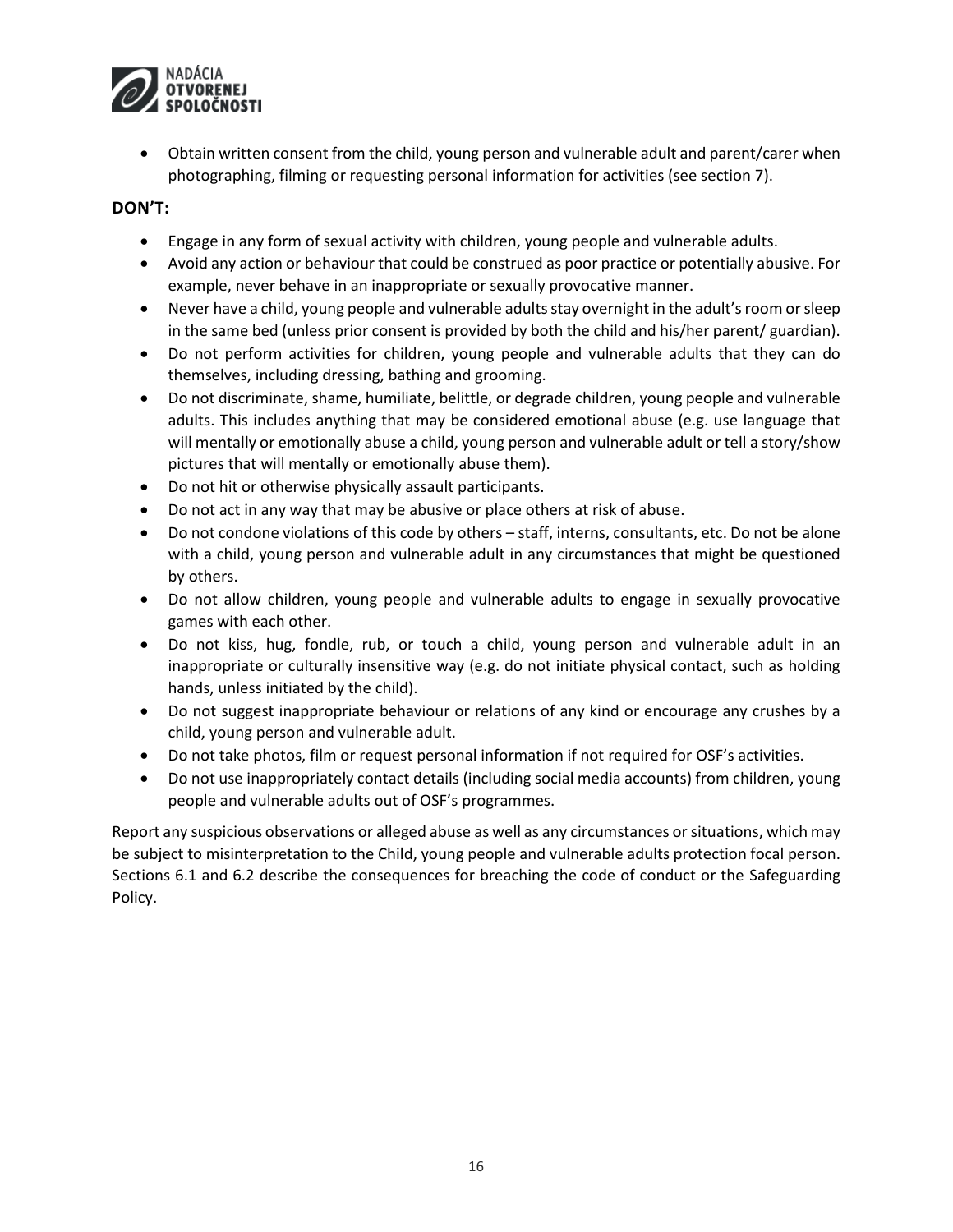

## <span id="page-16-0"></span>**6. Implementation**

### <span id="page-16-1"></span>**6.1 Implementation strategy: Reporting Procedures**

All staff, volunteers and interns should be alert to signs that may suggest a child is in need of help (see Annex 3).

Deciding whether to report can be a very difficult responsibility. The reporting procedure is made widely available to ensure that everyone is clear what steps to take regarding the safety of children, young people and vulnerable adults and other witnesses.

All witnessed, suspected or alleged violations of OSF's Safeguarding Policy will be immediately reported to the Child, young people and vulnerable adults protection focal person (CAVAPFP) – using the safeguarding reporting form (Annex 4). The guiding principle here is that the safety of the child, young person and vulnerable adult is always the most important consideration.

These records will be stored securely with access limited to the CAVAPFP or the Executive director and a report must be made to the nominated Board member.

When a child protection/safeguarding concern is brought to your attention use the ACT-method:

**Act** on your concerns. If in doubt, speak out.

**Child-centered** (similarly, young person/vulnerable adult – centred) The protection of children, young people and vulnerable adults is the most important consideration.

**Time counts**. Ensure timely, effective, confidential and appropriate responses to safeguarding issues.

The next step is deciding whether the concern is internal or external.

**If the concern is internal** – regarding the behaviour of staff, volunteers, interns you must consider whether you need to report to the local/national authorities. If not, the internal safeguarding procedure needs to be applied. If yes, you must report to the designated authorities and follow-up on action taken by the authorities and decide on further response, record case and action taken.

**If the concern is external** – meaning that there is concern regarding abuse outside the organisation, the same procedure as for internal concerns is applied.

The CAVAPFP will act on the concerns or allegations in a confidential manner in accordance with the standardized process developed by Eurochild in the best interests of the child, young person and vulnerable adult irrespective of the nature of the referral, who the allegations are about or who the referrer is or where she/he is from.

The CAVAPFP will take appropriate action to protect the child/children, young people and vulnerable adults in question from further harm and during and following an incident or allegation. An assessment of the specific kind of support and assistance that is needed by the child(ren), young person(s) and vulnerable adult(s) affected by the incident will be immediately offered. This may also involve arranging a medical assessment. The relevant contact details for child protection services, local services department, policy, emergency medical help and help lines will also be readily available and easily accessible (see Annex 6 with key contacts information). The CAVAPFP will be responsible to contact the child's family (or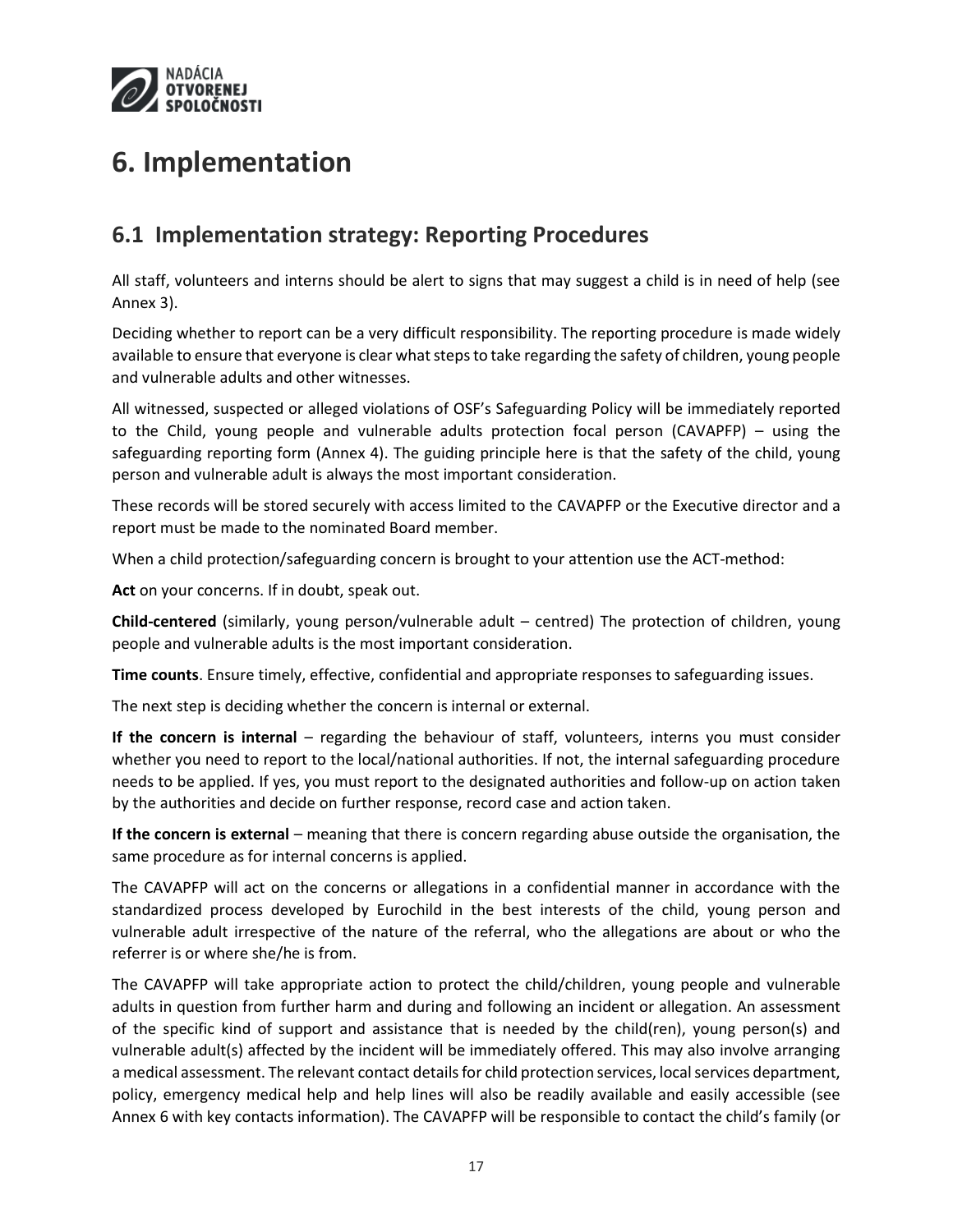

guardian) and inform them about the incident and assistance provided. A safeguarding report (Annex 4) must be compiled to document details of the incident. The "best interests of the client" must be considered throughout the process.

At meetings and activities where children, young people and vulnerable adults are directly involved, they will be informed about OSF's safeguarding policy, code of conduct, the existence of the Child, young people and vulnerable adults protection focal person and complaints mechanism in a child-friendly and client-friendly manner.

### <span id="page-17-0"></span>**6.2 Implementation strategy: The internal safeguarding procedure**

OSF will immediately suspend any employee, volunteer, intern, board member, consultant, adviser who is alleged to have violated the Safeguarding Policy, pending the outcome of the investigation. OSF reserves the right to take any disciplinary action against any of the above who have been proven guilty in an investigation, which may include reporting the incident to the police.

The investigation completed by the Executive director will be submitted to the Nominated Board member who will come to a decision about action to be taken. Decisions from any investigation will be confirmed in writing to the individual concerned. Acts of a criminal nature will be referred to the police.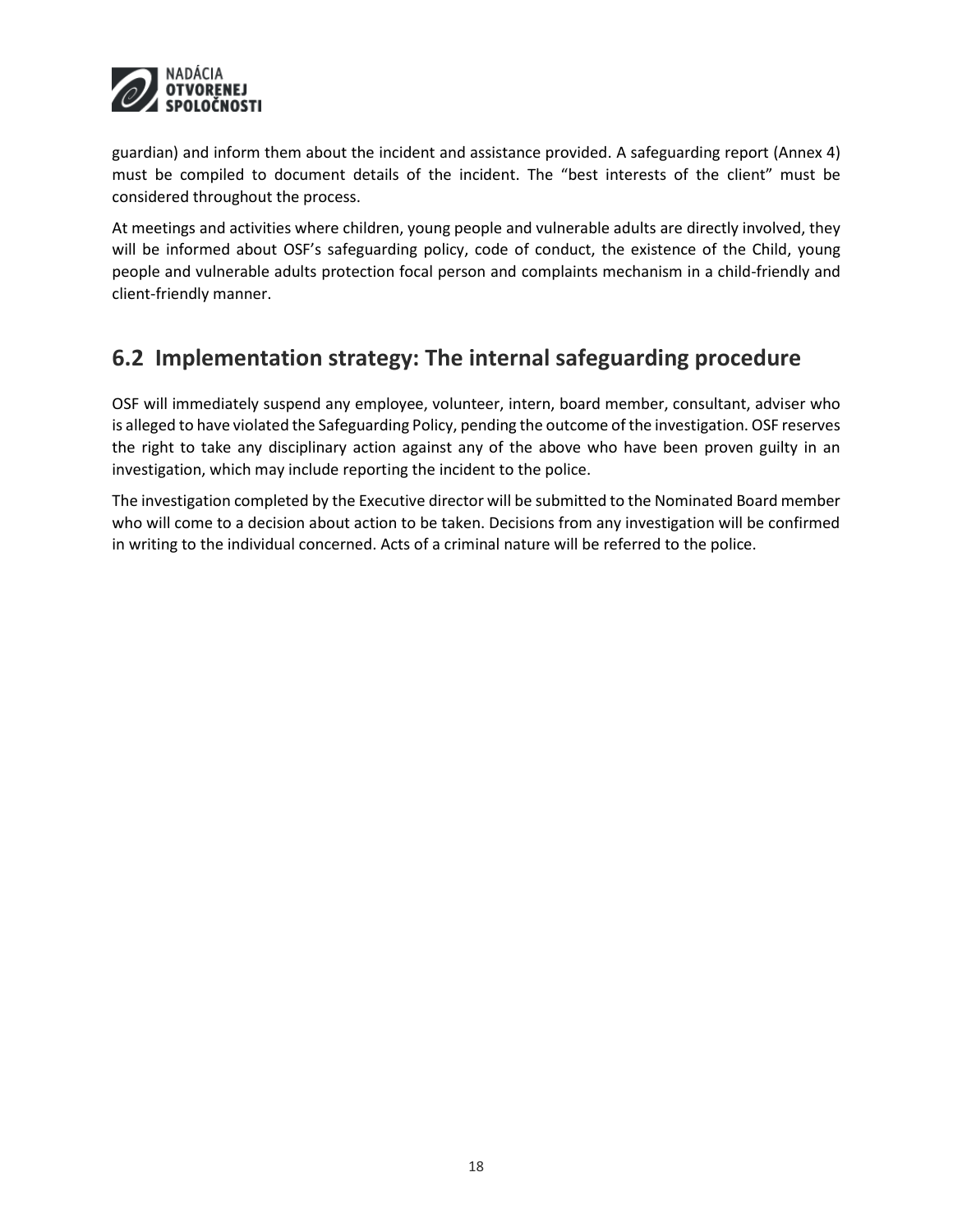

### <span id="page-18-0"></span>**6.3 Infographic: Reporting procedure**

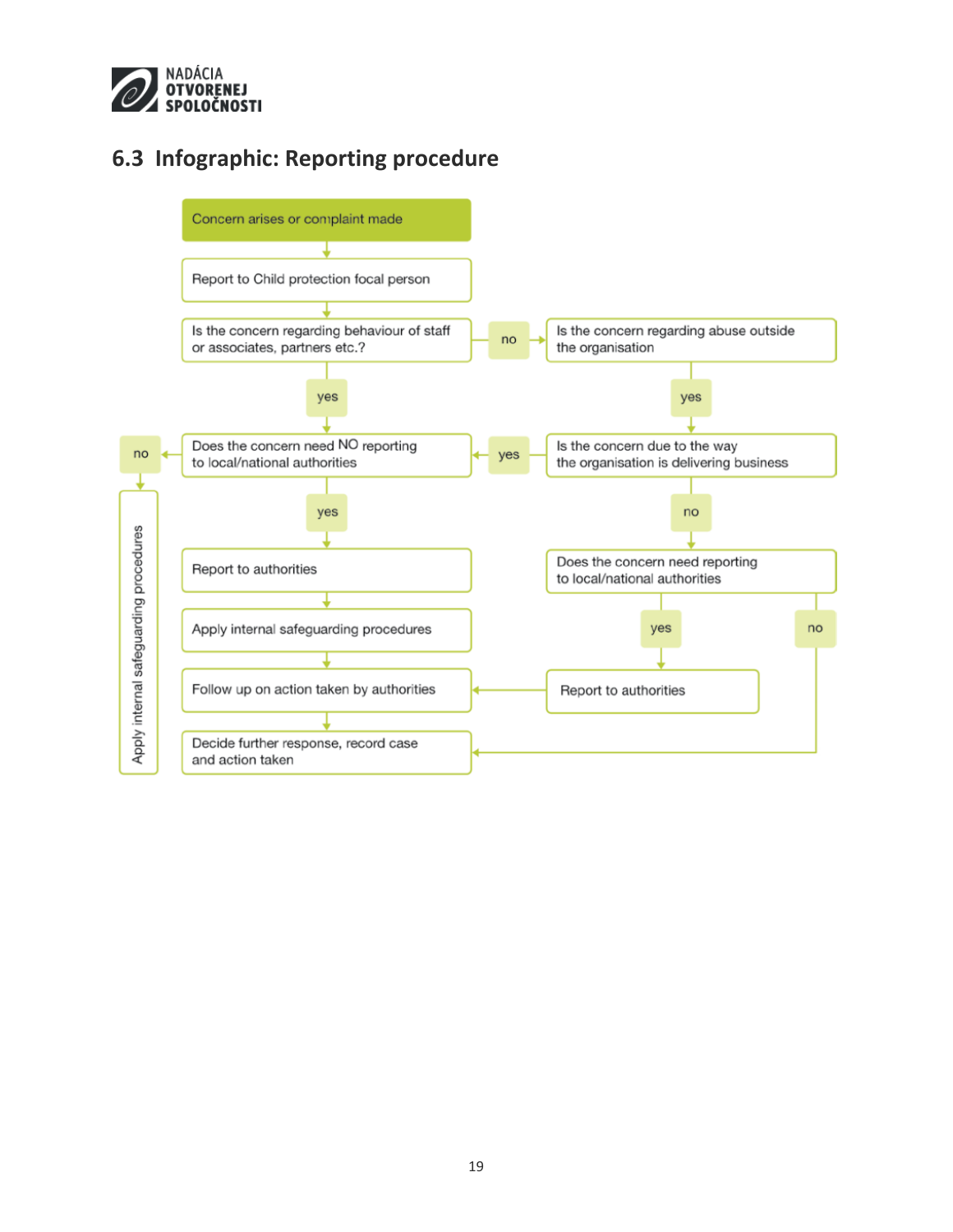

## <span id="page-19-0"></span>**7. Communication and Media Guidelines**

This chapter of the Safeguarding Policy sets out the principles for OSF employs when communicating externally about our work and the work of our partners. It contains general principles for ensuring children, young people and vulnerable adults are kept safe at all times, as well as specific guidelines which must be followed by OSF staff as well as photographers, film crews and journalists visiting OSF events and activities. Different countries may have specific laws, protocols or cultural norms, which should be understood and adhered to as appropriate. All child, young people and vulnerable adults protection measures in the Safeguarding Policy are equally applicable in media and communication activities by OSF, including the use of social media.

In order to make sure that all children, young people and vulnerable adults are protected in all situations it is important to obtain written consent of the parent/carer or legal guardian of children, young people and vulnerable adults that clearly states if they agree that photos or statements of children, young people and vulnerable adults can be publicly used or not. (Annex 5 includes a specific media consent form).

### <span id="page-19-1"></span>**7.1 Principles**

The rights and dignity of the child, young person and vulnerable adult must be respected at all times and their best interests maintained as the paramount concern of our communications. OSF will never use discriminatory or degrading language.

This section is providing guidelines on the use of images, films and stories of children, young people and vulnerable adults for media and communication purposes to ensure data protection and to protect children, young people and vulnerable adults themselves. Abusers have sometimes targeted children, young people and vulnerable adults whose pictures they have seen in media and communication material.

In OSF communications about children, young people and vulnerable adults, the following principles will apply:

**Dignity:** The dignity of children, young people and vulnerable adults must be preserved at all times. Languages must not degrade, victimize or shame them. In images, children, young people and vulnerable adults should always be dressed appropriately and should never be depicted in any poses that could be interpreted as sexually provocative.

**Accuracy:** The portrayal of children, young people and vulnerable adults must not be manipulated or sensationalized in any way. Images and stories should provide a balanced depiction of their life and circumstances, balancing negatives with empowering images or showing the progress that children, young people and vulnerable adults are making. Communications should avoid making generalisations, which do not accurately reflect the nature of the situation and pictures should not be taken and used out of context.

**Privacy:** Any information that could be used to identify a child, young people and vulnerable adults or put them at risk will not be used. OSF will ensure that:

a) Only use first names of clients/participants: be careful not to reveal details about the place where they live, their school and other information that could lead to their place of residence. If needed for child safeguarding, the names of children will be changed.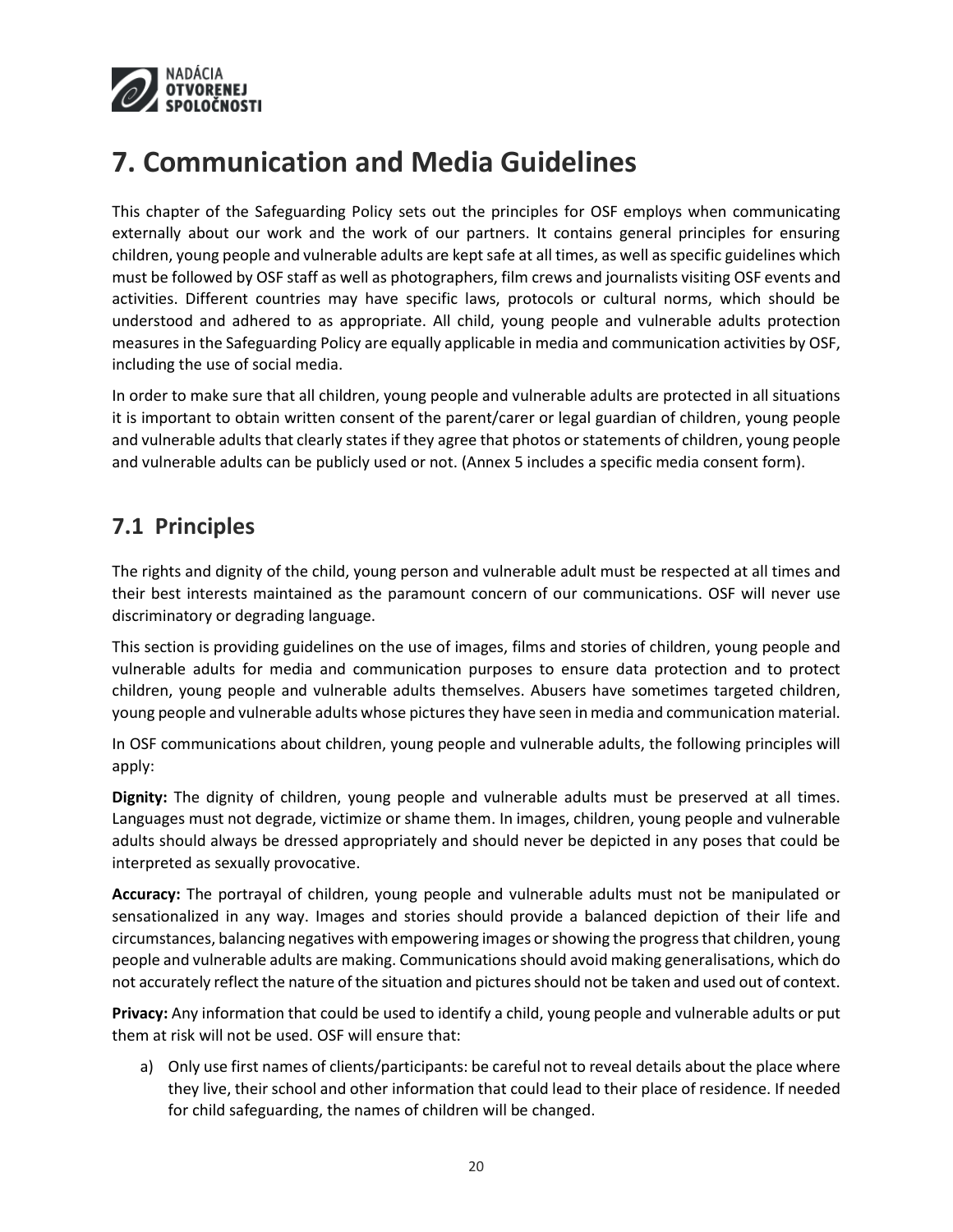

- b) Information about a clients/participants and photographs of them (including information stored on the computer) will be kept in secure files. Access to these should be limited to those that need to use them during the course of their work.
- c) The recorded images should focus on an activity and, where possible, feature groups of children, young people and vulnerable adults rather than individuals.

**Complaints procedure:** Any complaints or concerns about inappropriate or intrusive images should be reported and recorded like any other child, young people and vulnerable adults protection concern (see chapter 6).

### <span id="page-20-0"></span>**7.2 Informed Consent**

Informed consent must always be sought before taking any photos, videos, or requesting personal information about lives of children, young people and vulnerable adults that may then be used in materials. Informed consent means that clients/participants are told how OSF may use the information or image/film and that they are under no obligation to agree to its use. They should also be reassured that locations and other identifying information that might to the location of residence of them will be changed. They, or their legal representative, will need to be asked whether they give consent that their first name is shared with the information or image/film.

This consent is only valid with the signed and completed informed consent (Annex 5) signed by the child, young person or vulnerable adult and the parent/legal representative. If this is not possible, the consent shall be signed by the representative of the organization representing the client/participant. It is correct if the organization/institution that works directly with the children, young people and vulnerable adults asks for consent, in which case the child, young person, vulnerable adult or parent/legal representative feels freer in the event of refusal.

The informed consent and other forms will be kept by the OSF in a safe place. In spite of obtaining written consent, it is necessary to verify again, directly during the activity, the consent of children, young people and vulnerable adults to participate in photography/shooting, etc.

### <span id="page-20-1"></span>**7.3 Interviewing Children, Young people and Vulnerable Adults**

Interviewing children, young people and vulnerable adults requires skills and certain basic principles should be followed to ensure their dignity and their rights are respected.

**Informed consent:** In relation to interviews, informed consent includes explaining what subjects are likely to be covered in the interview and clarifying the right of participants to withdraw their consent at any point. The interviewer should review the participant's understanding of consent at the start of the interview.

**Provision of support:** There should be someone else present during the interview, who the child, young person and vulnerable adult is familiar with. Wherever possible, they should be given a choice regarding who supports him/her during the interview.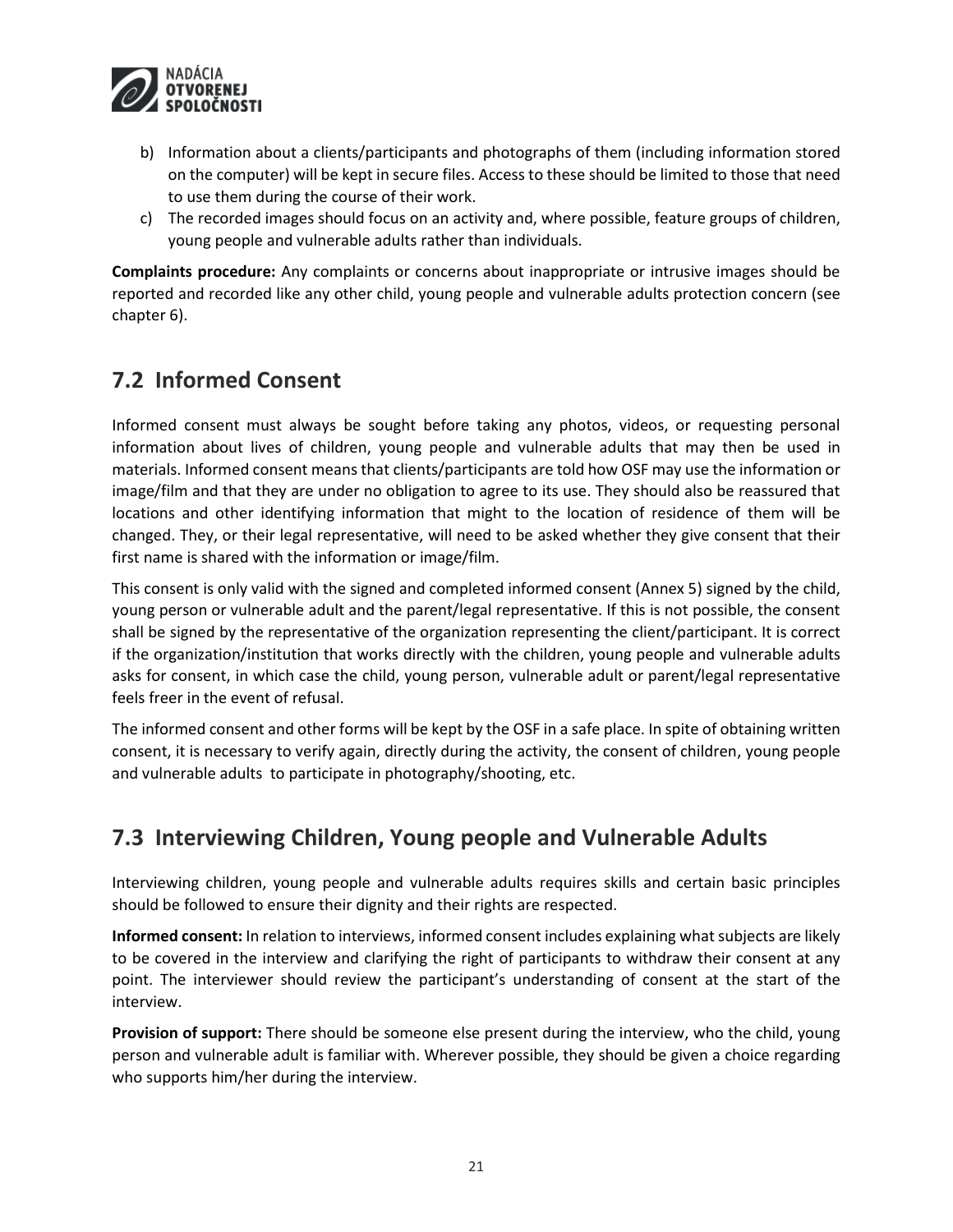

**Respecting the right to say NO:** Be clear before you start the interview that the child, young person and vulnerable adult only must talk if they are comfortable doing so, and they can stop and withdraw their consent at any point.

**Gender:** Consider the different needs of boys and girls and whether they would be more comfortable to talk to a man or a woman. Gender must be considered when deciding what topics may be discussed.

**Respecting the right to information:** If you are going to take notes, or record the interview in another way, you must explain this to the child, young person and vulnerable adult and verbally ask their permission to do so.

### <span id="page-21-0"></span>**7.4 Visits by Photographers, Films Crews, Journalists and Others**

Special care must be taken when organizing visits for external photographers, filming crews, journalists or visitors within the scope of OSF projects, activities and publications:

- a) Journalists, photographers/film crews must be fully briefed about OSF's Safeguarding Policy before they meet children, young people and vulnerable adults who will be interviewed, photographed or filmed. They sign their commitment to adhere to this policy.
- b) Make sure that photographers and filmmakers are not allowed to spend time with or have access to children, young people and vulnerable adults without supervision. They always have to be accompanied by OSF staff.
- c) Children, young people, vulnerable adults, parents and guardians must be informed about how the film, photograph or story will be used and consent for this obtained.
- d) Copies of images, film and story should be sent to the organisation to be passed on to the children, young people and vulnerable adults.
- e) In order to protect the confidentiality and privacy of participants/clients, OSF must be notified as to how the photographer or film maker intends to use the images or stories. OSF reserves the right to refuse use if it is felt that, in doing so we are not acting in accordance with our Safeguarding Policy and our media and communication principles.
- f) If an image or any material is to be used by another organisation, it must be credited to OSF/Photographer's Name © with an appropriate caption.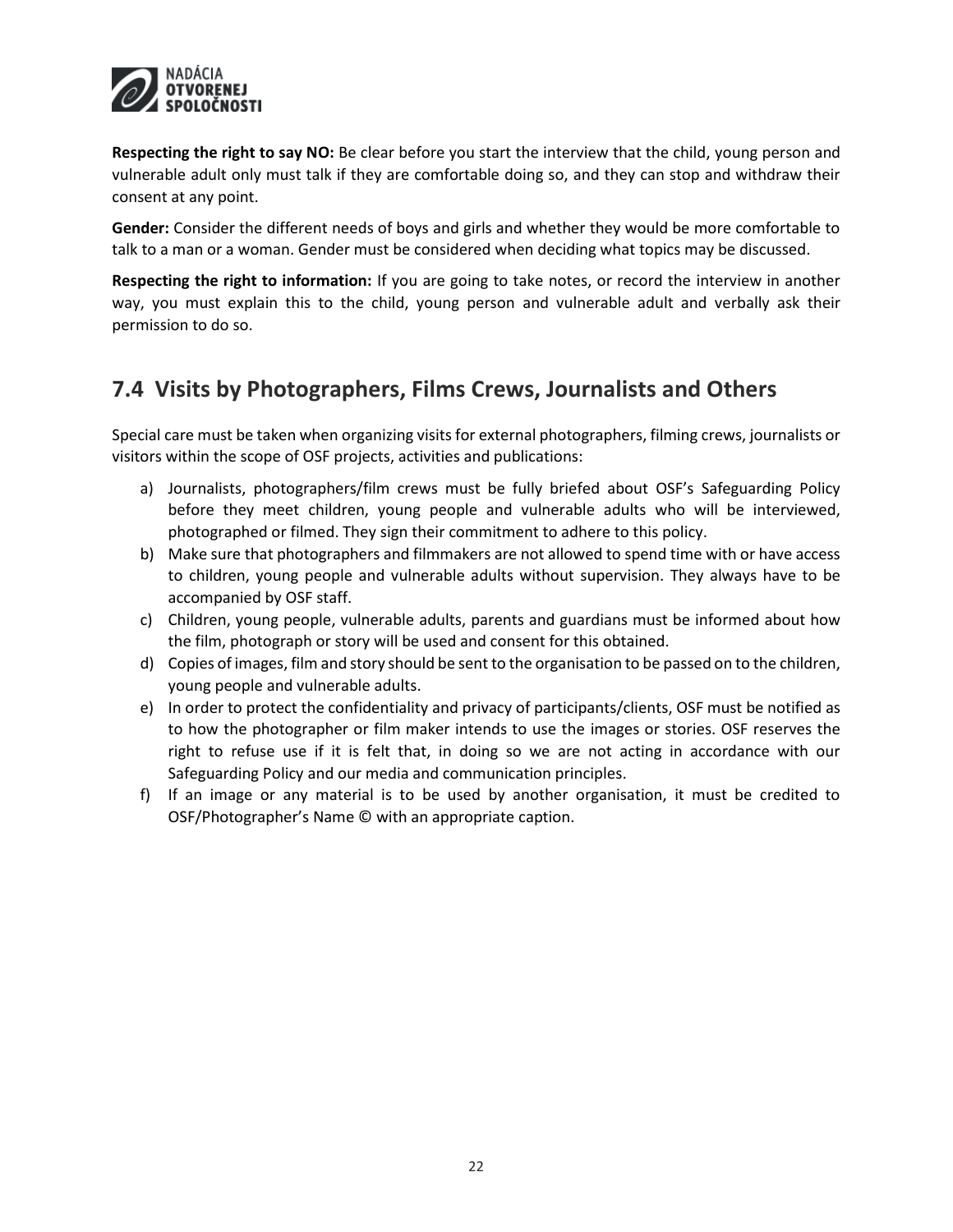

## <span id="page-22-0"></span>**8. Responsibility: monitoring and evaluating the Policy**

The aim of monitoring and evaluating the Safeguarding Policy is to learn from practical case experiences, which will contribute to inform policy reviews and changes to the Safeguarding Policy.

OSF will regularly monitor the implementation of its Safeguarding Policy and procedures. Progress, performance and lessons learned are reported by the Child, young people and vulnerable adults protection focal person to the Board annually. Monitoring and evaluation will be done by checking whether the standards from the Safeguarding Policy are implemented and whether safeguards are working. This will be done by carrying out a survey among OSF staff, interns and volunteers on how the standards from the Safeguarding Policy are being met, how effective they are and what needs to be improved.

Next to the overall monitoring and evaluation of the Safeguarding Policy, reactive monitoring will take place, after incidences have occurred, which will contribute to a learning process for OSF and if necessary changes to the Safeguarding Policy or reporting procedures.

Every three years an internal review of the policy will be carried out and its results will be approved by the Management Board.

Jana Dravecka, Executive Director, Open Society Foundation In Bratislava, 29 April 2022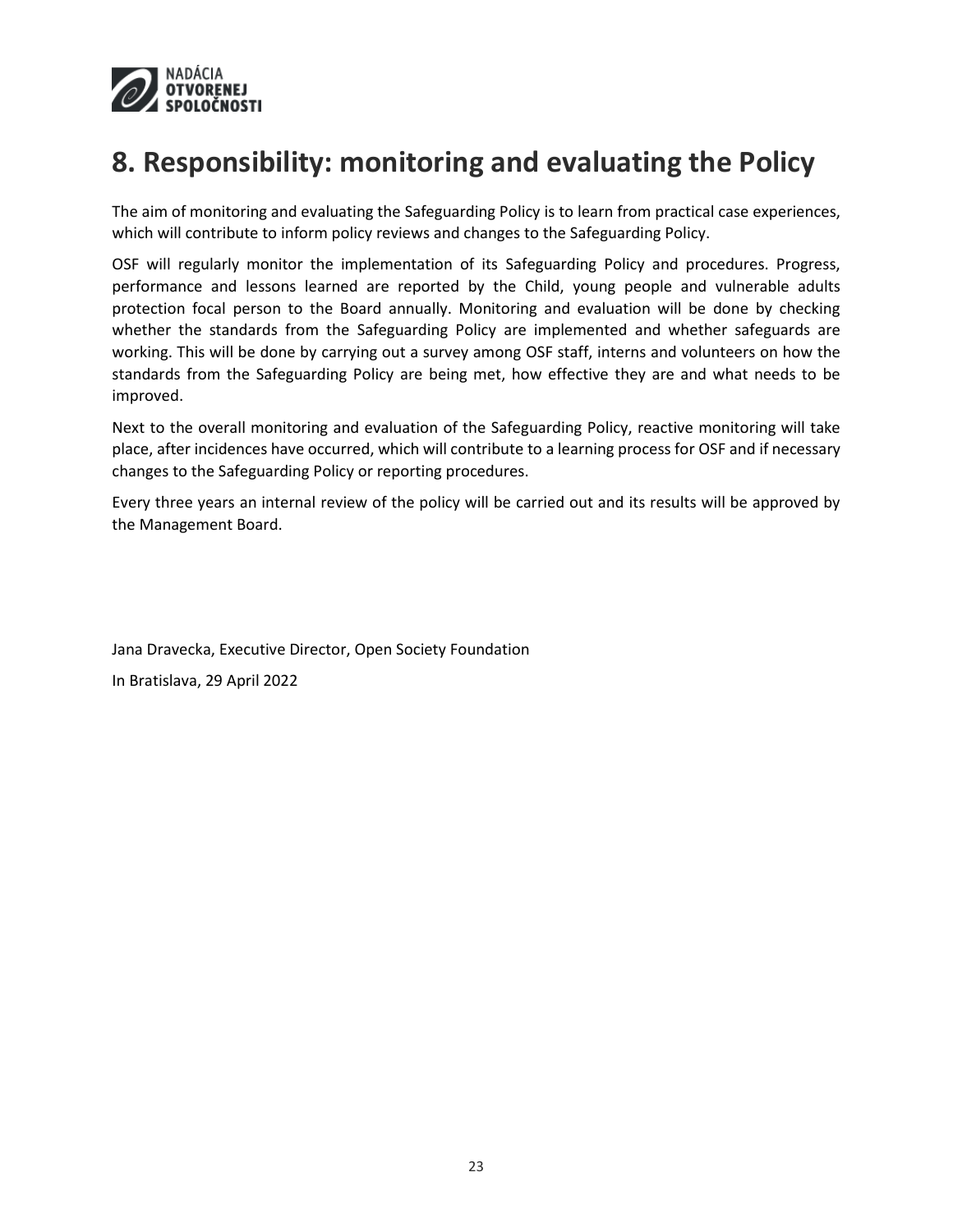

## <span id="page-23-0"></span>**Annexes**

### <span id="page-23-1"></span>**Annex 1: Legal Framework**

During the creation of its Safeguarding Policy, OSF has mapped the national legal context. The Slovak Republic approved a number of legal regulations related the protection of children and especially vulnerable persons:

- Convention on the Rights of the Child
- Optional Protocol to the Convention on the Rights of the Child on the involvement of children in armed conflicts
- Optional Protocol to the Convention on the Rights of the Child on the sale of children, child prostitution and child pornography
- The Charter of Fundamental Rights of the European Union
- European Social Charter
- European Convention on the Exercise of Children's Rights
- Convention on the International Protection of Adults
- UN Convention on the Rights of Persons with Disabilities
- Recommendation of the Committee of Ministers of the Council of Europe on the principles of legal protection of adults with limited legal capacity
- Geneva Convention relating to the status of refugees
- Civil Code Act No. 40/1964 Coll., as amended
- Social and Legal Protection of Children Act No. 305/2005 Coll., as amended
- Criminal Code, Act No. 300/2005 Coll., as amended
- Victims of Crime Act No. 274/2017 Coll., as amended
- Labour Code, Act No. 311/2001 Coll., as amended
- Volunteer Service Act Act No. 406/2011 Coll., as amended
- Personal Data Protection Act (GDPR) Act No. 18/2018 Coll., as amended, and
- EU Directive 2016/680 on the protection of natural persons with regard to the processing of personal data by competent authorities for the purposes of the prevention, investigation, detection or prosecution of criminal offences or the execution of criminal penalties, and on the free movement of such data

Note: The national legal context was mapped in April 2022. Changes may occur in time.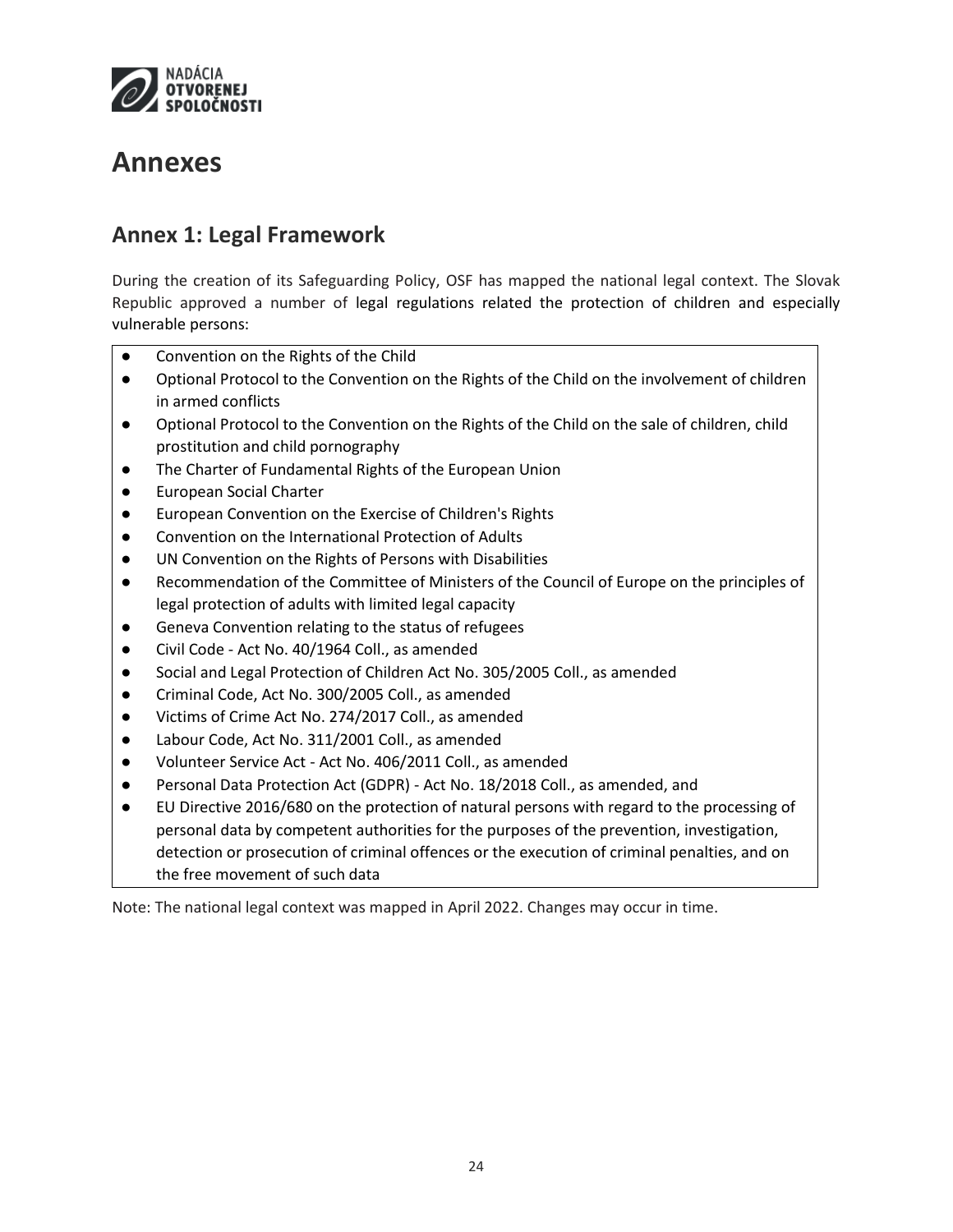

## <span id="page-24-0"></span>**Annex 2: Binding Declaration of Consent to the Open Society Foundation's Safeguarding Policy for Children, Young people and Vulnerable Adults**

I, the contract of the contract of the contract of the contract of the contract of the contract of the contract of the contract of the contract of the contract of the contract of the contract of the contract of the contrac standards and guidelines outlined in this Safeguarding Policy for Children, Young people and Vulnerable Adults.

I agree with the principles contained therein and accept the importance of implementing and promoting the child, young people and vulnerable adults protection policies, procedures and practices contained within this document while working or associated with OSF.

I further understand that adherence to OSF's Safeguarding Policy will involve the following:

- undergoing a check for criminal convictions related to working with children, young people and vulnerable adults;
- signing a personal declaration stating any criminal convictions, including those considered 'spent';
- declaring any previous investigations or allegations made against me with respect to child, young person and vulnerable adult protection issues;
- providing two character references.

| (name)                 |
|------------------------|
| (occupation, position) |
| (signature)            |
| (date and place)       |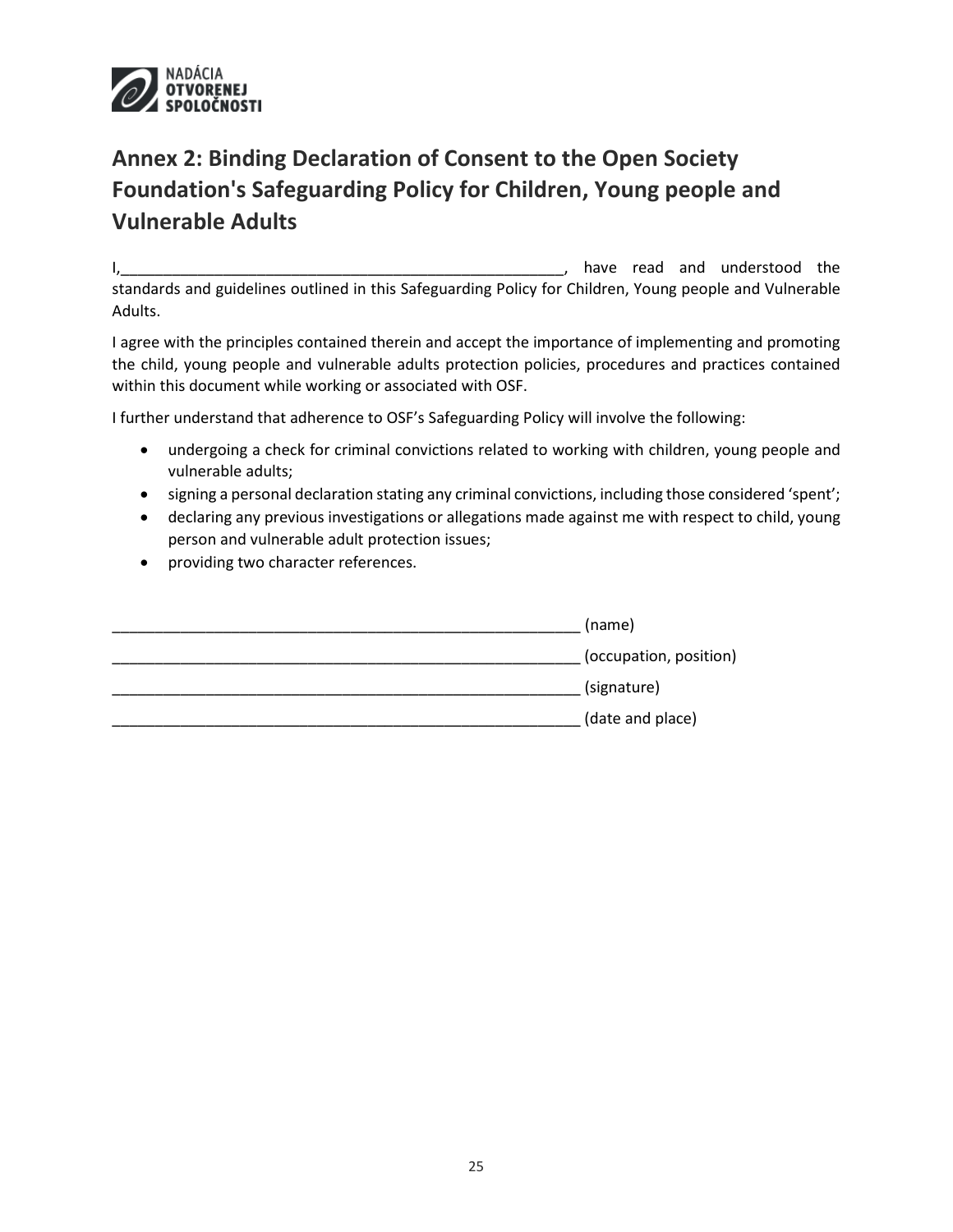

### **Character references**

Please provide the name, address and contact details of two people you have known for no less than 2 years, excluding family members:

### **Declaration of Criminal Convictions**

| Have you ever been convicted of a crime? | <b>YES</b> | NO. |
|------------------------------------------|------------|-----|
|------------------------------------------|------------|-----|

If yes, please provide details of all criminal convictions, including those considered 'spent', and declare any previous investigations or allegations made against you. These will be kept confidential by the designated Child, young person and vulnerable adult protection focal person at OSF, who will assess whether they pose any risk or are not in conformity with OSF's Safeguarding Policy.

OSF commits to protect the confidential information provided by you, which will be safely stored by the designated Child, Young person and Vulnerable Adult Protection Focal Person in OSF, which will also consider the extent to which it constitutes a threat to the principles of the Safeguarding policy.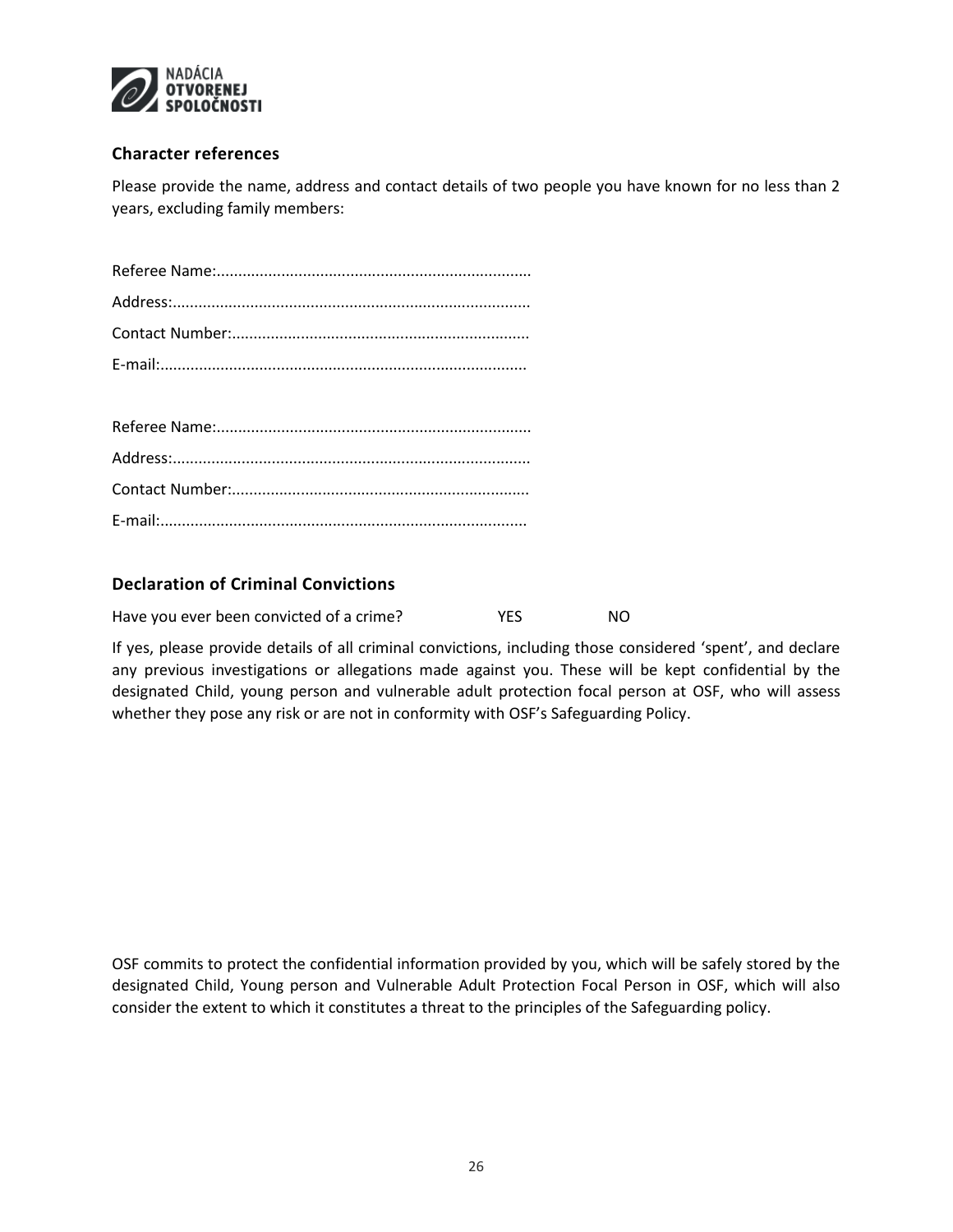

### <span id="page-26-0"></span>**Annex 3: Recognising Signs of Abuse**

Recognising indications of potential abuse is complex and there is no simple checklist, which allows easy recognition. There are potential warning signs that you can be alert to but they should be assessed with care. It should not be automatically assumed that abuse is occurring. Equally, however, it is important not to dismiss your concerns or ignore any signs of abuse – these should be discussed with the CAVAPFP as soon as possible to help decide the most appropriate course of action.

#### **Possible signs of physical abuse:**

- Bruises, burns, sprains, dislocations, bites, cuts
- Improbable excuses given to explain injuries
- Refusal to discuss injuries
- Withdrawal from physical contact
- Arms and legs kept covered in hot weather
- Unwillingness to participate in physical activities that may involve undressing, e.g. sports
- Fear of returning home or of parents being contacted
- Showing wariness or distrust of adults
- Self-destructive tendencies
- Being aggressive towards others
- Being very passive and compliant
- Chronic running away

#### **Possible signs of neglect:**

- Frequent hunger
- Taking scraps of food from bins or plates, or stealing food
- Poor personal hygiene
- Constant tiredness
- Inappropriate clothing, e.g. summer clothes in winter
- **•** Frequent lateness or non-attendance at school
- Untreated medical problems
- Low self-esteem
- Poor social relationships
- Compulsive stealing
- Drug or alcohol abuse

#### **Possible signs of emotional abuse:**

- Physical, cognitive or emotional development is delayed
- Highly anxious
- Showing delayed speech or sudden speech disorder
- Fear of new situations
- Low self-esteem
- Inappropriate emotional responses to situations
- Extreme passivity or aggression
- Drug or alcohol abuse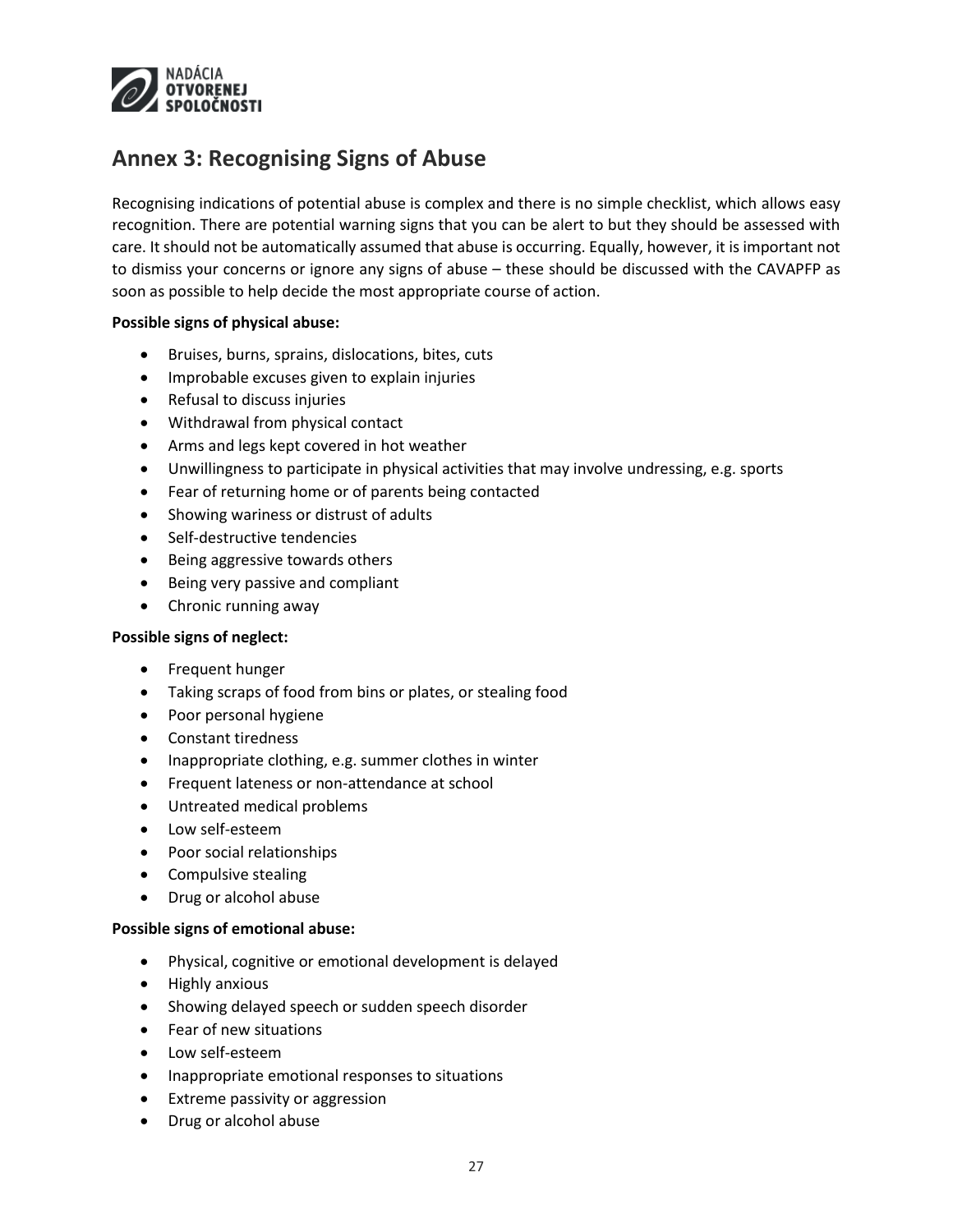

- Chronic running away
- Compulsive stealing

#### **Possible signs of sexual abuse:**

- Age inappropriate sexualised behaviour or highly sexualised language
- Bed wetting or soiling
- Anal or genital soreness
- Sleep problems
- Fear of being with adults
- Promiscuity
- Extreme risk taking in young people

#### **Possible signs of concern regarding adult behaviour:**

- A person in whose presence the behaviour of a child significantly changes such as becoming withdrawn, fearful, distressed or agitated
- Asking a child to lie or keep secrets
- Breaches of the organisation's Code of conduct/Behaviour protocols
- Initiating private contact with a child, in person or by e-mail or phone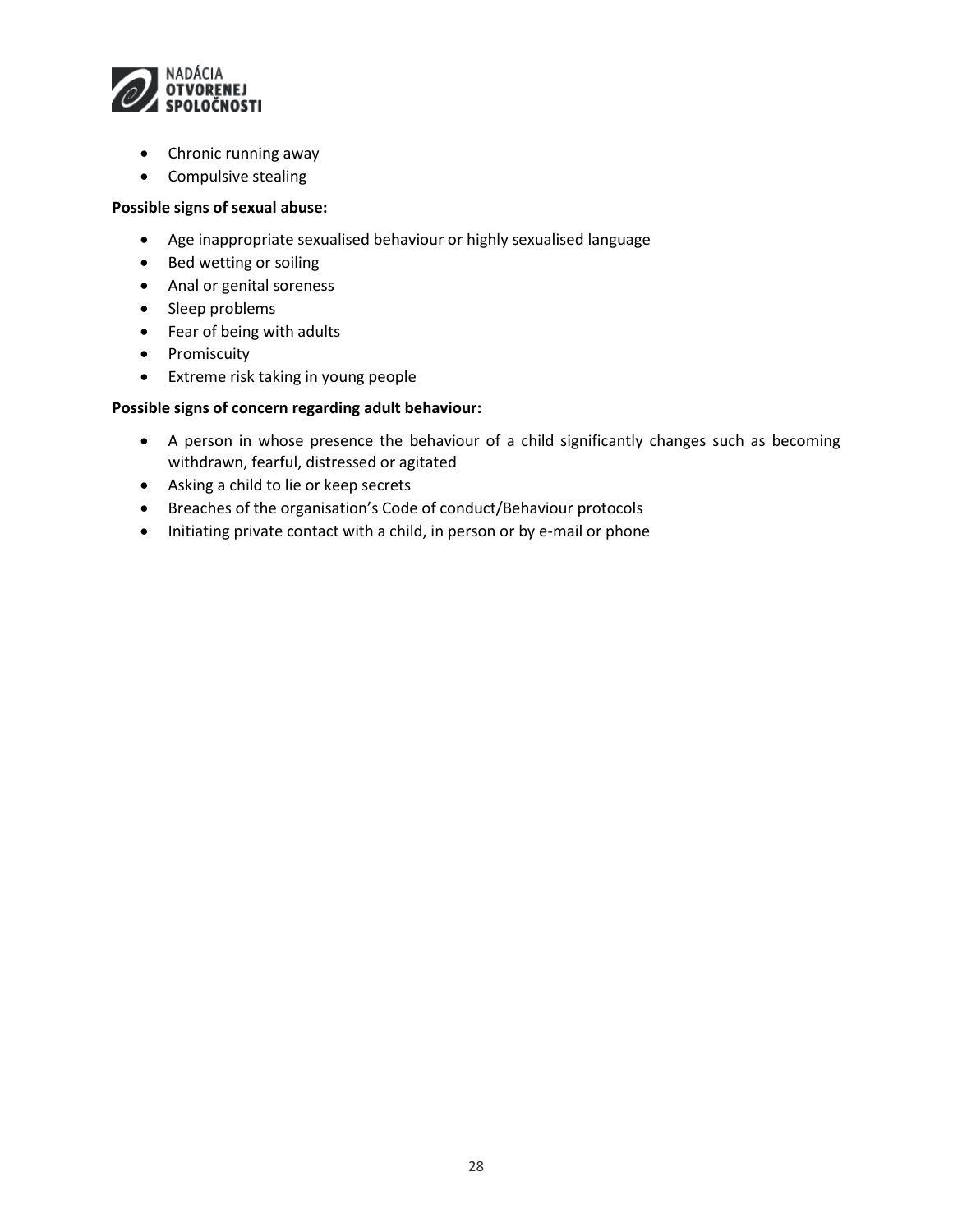

### <span id="page-28-0"></span>**Annex 4: Safeguarding Report Form**

If you have knowledge that a child, young person and/or vulnerable adults might be at risk of harm, please complete this form to the best of your knowledge. Please note that child, young person and/or vulnerable adult protection concerns must be reported (orally or in writing) directly to the Child, young person and vulnerable adult protection focal person at OSF preferably within the same working day – depending on the urgency, you may wish to complete this form before contacting the CAVAPFP or you may wish to complete the report afterwards.

Also use this form to report an accident or incident. An accident is an unplanned event that results in an injury or could have resulted in an injury or results in damage to equipment or property or harm to the environment. An incident is an unpleasant or unusual event.

The report should be written and signed only by you to guarantee confidentiality. It should be sent only to the CAVAPFP, who will hold it in a safe and secure place and treat it with the strictest confidentiality.

### **1. About you**

|  |  |  |  |  | Nature of your contact with the child, young person and/or vulnerable |
|--|--|--|--|--|-----------------------------------------------------------------------|
|  |  |  |  |  |                                                                       |
|  |  |  |  |  |                                                                       |

### **2. About the child, young person, vulnerable adult**

| Was the client/participant hospitalized? YES NO |
|-------------------------------------------------|
|                                                 |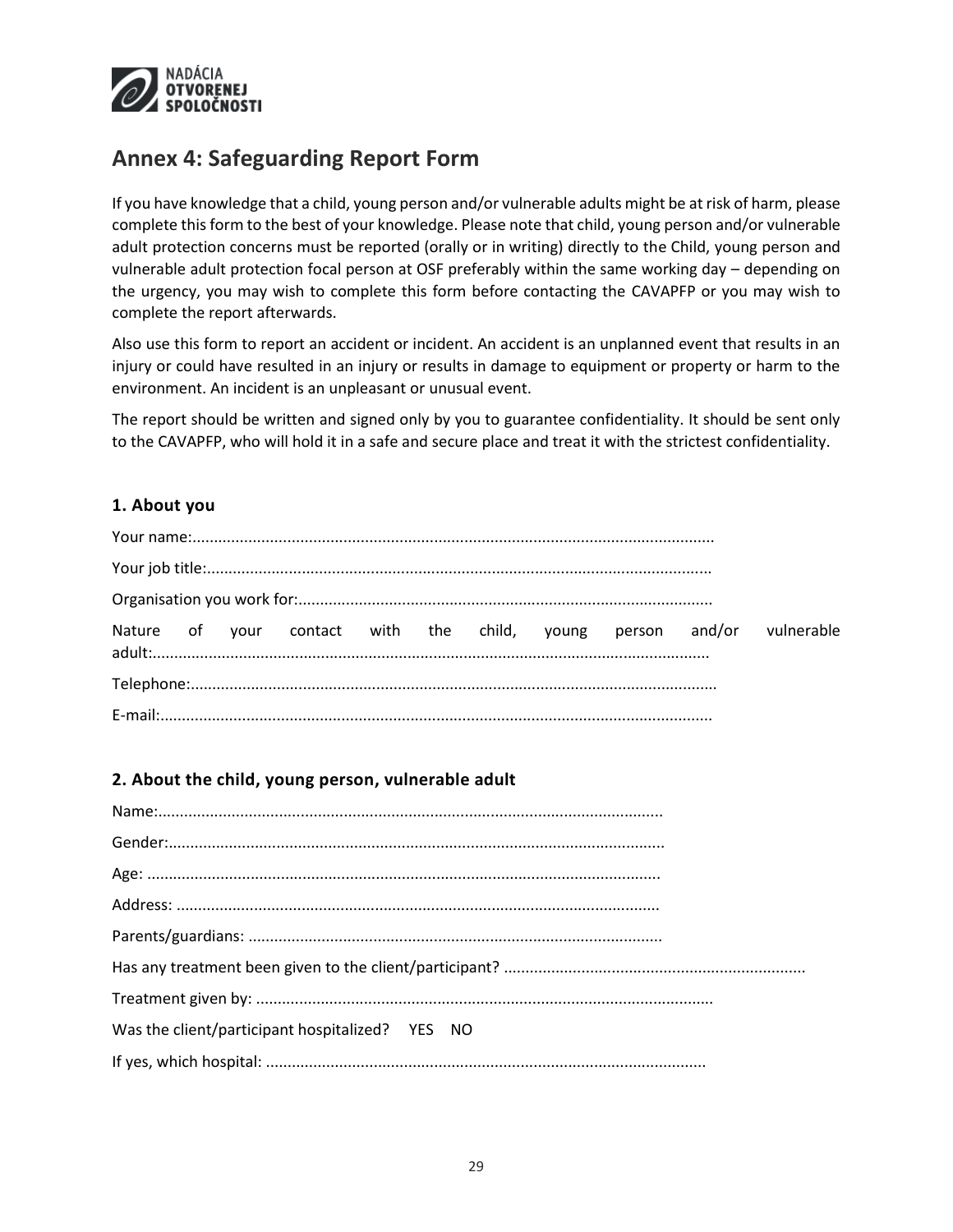

### **3. About your concern, details of the incident**

Was the incident:

- Observed by you
- Suspected
- Disclosed by someone else

If the concern was shared by someone else, please state who and their relationship to the client/participant:

\_\_\_\_\_\_\_\_\_\_\_\_\_\_\_\_\_\_\_\_\_\_\_\_\_\_\_\_\_\_\_\_\_\_\_\_\_\_\_\_\_\_\_\_\_\_\_\_\_\_\_\_\_\_\_\_\_\_\_\_\_\_\_\_\_\_\_\_\_\_\_\_\_\_\_\_\_\_

\_\_\_\_\_\_\_\_\_\_\_\_\_\_\_\_\_\_\_\_\_\_\_\_\_\_\_\_\_\_\_\_\_\_\_\_\_\_\_\_\_\_\_\_\_\_\_\_\_\_\_\_\_\_\_\_\_\_\_\_\_\_\_\_\_\_\_\_\_\_\_\_\_\_\_\_\_\_

\_\_\_\_\_\_\_\_\_\_\_\_\_\_\_\_\_\_\_\_\_\_\_\_\_\_\_\_\_\_\_\_\_\_\_\_\_\_\_\_\_\_\_\_\_\_\_\_\_\_\_\_\_\_\_\_\_\_\_\_\_\_\_\_\_\_\_\_\_\_\_\_\_\_\_\_\_\_

\_\_\_\_\_\_\_\_\_\_\_\_\_\_\_\_\_\_\_\_\_\_\_\_\_\_\_\_\_\_\_\_\_\_\_\_\_\_\_\_\_\_\_\_\_\_\_\_\_\_\_\_\_\_\_\_\_\_\_\_\_\_\_\_\_\_\_\_\_\_\_\_\_\_\_\_\_\_

\_\_\_\_\_\_\_\_\_\_\_\_\_\_\_\_\_\_\_\_\_\_\_\_\_\_\_\_\_\_\_\_\_\_\_\_\_\_\_\_\_\_\_\_\_\_\_\_\_\_\_\_\_\_\_\_\_\_\_\_\_\_\_\_\_\_\_\_\_\_\_\_\_\_\_\_\_\_

\_\_\_\_\_\_\_\_\_\_\_\_\_\_\_\_\_\_\_\_\_\_\_\_\_\_\_\_\_\_\_\_\_\_\_\_\_\_\_\_\_\_\_\_\_\_\_\_\_\_\_\_\_\_\_\_\_\_\_\_\_\_\_\_\_\_\_\_\_\_\_\_\_\_\_\_\_\_

\_\_\_\_\_\_\_\_\_\_\_\_\_\_\_\_\_\_\_\_\_\_\_\_\_\_\_\_\_\_\_\_\_\_\_\_\_\_\_\_\_\_\_\_\_\_\_\_\_\_\_\_\_\_\_\_\_\_\_\_\_\_\_\_\_\_\_\_\_\_\_\_\_\_\_\_\_\_

\_\_\_\_\_\_\_\_\_\_\_\_\_\_\_\_\_\_\_\_\_\_\_\_\_\_\_\_\_\_\_\_\_\_\_\_\_\_\_\_\_\_\_\_\_\_\_\_\_\_\_\_\_\_\_\_\_\_\_\_\_\_\_\_\_\_\_\_\_\_\_\_\_\_\_\_\_\_

\_\_\_\_\_\_\_\_\_\_\_\_\_\_\_\_\_\_\_\_\_\_\_\_\_\_\_\_\_\_\_\_\_\_\_\_\_\_\_\_\_\_\_\_\_\_\_\_\_\_\_\_\_\_\_\_\_\_\_\_\_\_\_\_\_\_\_\_\_\_\_\_\_\_\_\_\_\_

\_\_\_\_\_\_\_\_\_\_\_\_\_\_\_\_\_\_\_\_\_\_\_\_\_\_\_\_\_\_\_\_\_\_\_\_\_\_\_\_\_\_\_\_\_\_\_\_\_\_\_\_\_\_\_\_\_\_\_\_\_\_\_\_\_\_\_\_\_\_\_\_\_\_\_\_\_\_

\_\_\_\_\_\_\_\_\_\_\_\_\_\_\_\_\_\_\_\_\_\_\_\_\_\_\_\_\_\_\_\_\_\_\_\_\_\_\_\_\_\_\_\_\_\_\_\_\_\_\_\_\_\_\_\_\_\_\_\_\_\_\_\_\_\_\_\_\_\_\_\_\_\_\_\_\_\_

\_\_\_\_\_\_\_\_\_\_\_\_\_\_\_\_\_\_\_\_\_\_\_\_\_\_\_\_\_\_\_\_\_\_\_\_\_\_\_\_\_\_\_\_\_\_\_\_\_\_\_\_\_\_\_\_\_\_\_\_\_\_\_\_\_\_\_\_\_\_\_\_\_\_\_\_\_\_

\_\_\_\_\_\_\_\_\_\_\_\_\_\_\_\_\_\_\_\_\_\_\_\_\_\_\_\_\_\_\_\_\_\_\_\_\_\_\_\_\_\_\_\_\_\_\_\_\_\_\_\_\_\_\_\_\_\_\_\_\_\_\_\_\_\_\_\_\_\_\_\_\_\_\_\_\_\_

\_\_\_\_\_\_\_\_\_\_\_\_\_\_\_\_\_\_\_\_\_\_\_\_\_\_\_\_\_\_\_\_\_\_\_\_\_\_\_\_\_\_\_\_\_\_\_\_\_\_\_\_\_\_\_\_\_\_\_\_\_\_\_\_\_\_\_\_\_\_\_\_\_\_\_\_\_\_

\_\_\_\_\_\_\_\_\_\_\_\_\_\_\_\_\_\_\_\_\_\_\_\_\_\_\_\_\_\_\_\_\_\_\_\_\_\_\_\_\_\_\_\_\_\_\_\_\_\_\_\_\_\_\_\_\_\_\_\_\_\_\_\_\_\_\_\_\_\_\_\_\_\_\_\_\_\_

\_\_\_\_\_\_\_\_\_\_\_\_\_\_\_\_\_\_\_\_\_\_\_\_\_\_\_\_\_\_\_\_\_\_\_\_\_\_\_\_\_\_\_\_\_\_\_\_\_\_\_\_\_\_\_\_\_\_\_\_\_\_\_\_\_\_\_\_\_\_\_\_\_\_\_\_\_\_

What happened? Give cause (how and why) if known. If you include personal observations please make a distinction between what is a fact and what is opinion or hearsay (e.g. person's emotional state, visible injuries, etc.):

Did the child/young person, vulnerable adult or another source say anything to you [if relevant] and how did you respond to him or her: [Do not lead the client/participant. Record actual details]

Date of the alleged incident:  $\Box$ 

Time of the alleged incident: \_\_\_\_\_\_\_\_\_\_\_\_\_\_\_\_\_\_\_\_\_\_\_\_\_\_\_\_\_\_\_\_\_\_\_\_\_\_\_\_\_\_\_\_\_\_\_\_\_\_\_\_\_\_

Location of the alleged incident: Location and the structure of the alleged incident:

Name of the alleged perpetrator (if applicable): \_\_\_\_\_\_\_\_\_\_\_\_\_\_\_\_\_\_\_\_\_\_\_\_\_\_\_\_\_\_\_

Were there any other children/people involved in the alleged incident?\_\_\_\_\_\_\_\_\_\_\_\_\_\_\_\_

Are any other children, young people and/or vulnerable adults at risk of harm?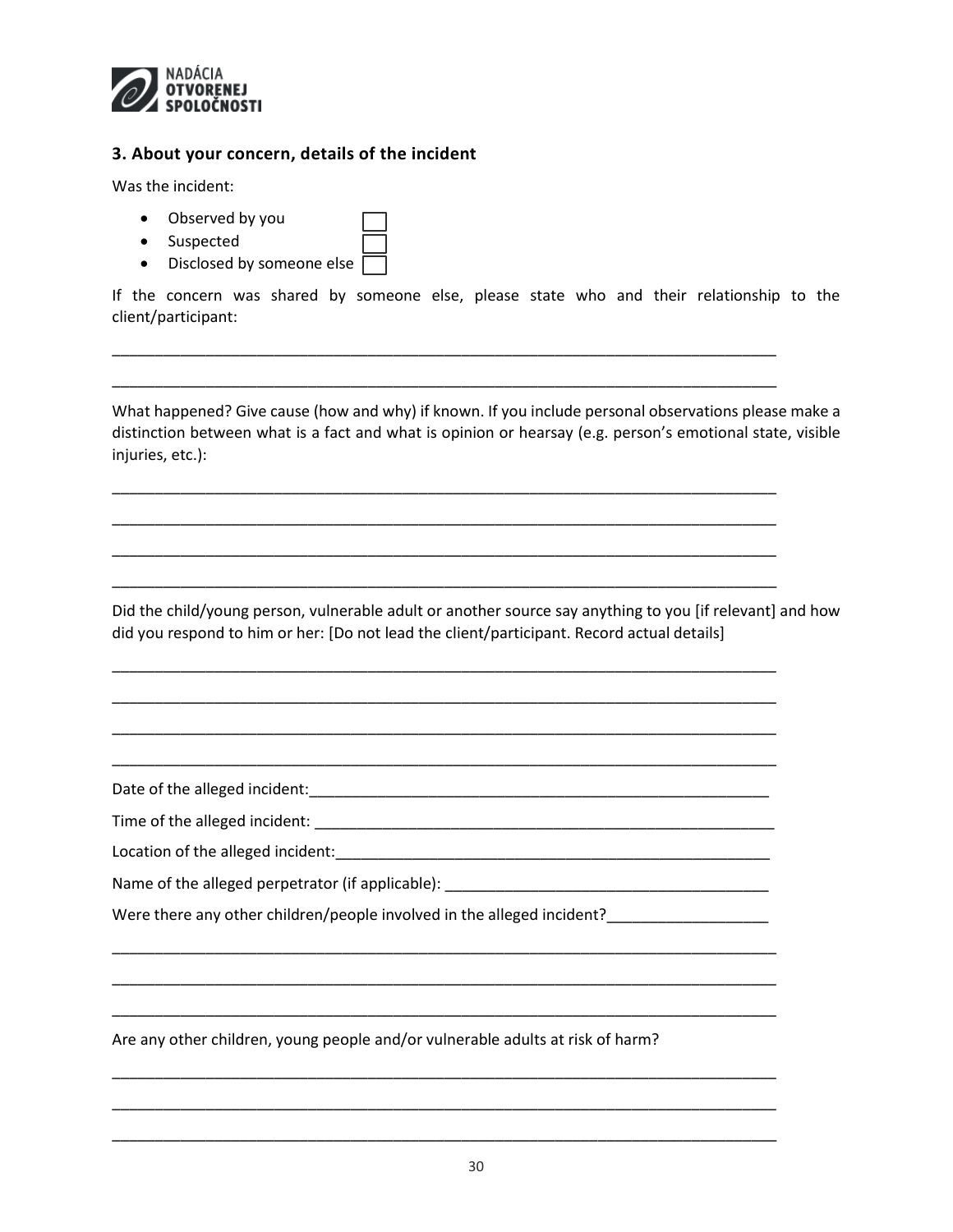

| Signature: _________________________                                   |            |                                                                                                                                                                     |
|------------------------------------------------------------------------|------------|---------------------------------------------------------------------------------------------------------------------------------------------------------------------|
|                                                                        |            | For completion by the Child, young person and vulnerable adult protection focal person:                                                                             |
| Incident/Accident investigated:                                        | <b>YES</b> | NO                                                                                                                                                                  |
| Written investigation report necessary: YES                            |            | <b>NO</b>                                                                                                                                                           |
| who were involved. Witness detail, statements, etc. can be added here: |            | In order to determine the cause of the incident or accident, it may be appropriate to interview parties<br><u> 1980 - Jan Barat, Amerikaansk politiker († 1908)</u> |
|                                                                        |            |                                                                                                                                                                     |
|                                                                        |            |                                                                                                                                                                     |
|                                                                        |            |                                                                                                                                                                     |
|                                                                        |            |                                                                                                                                                                     |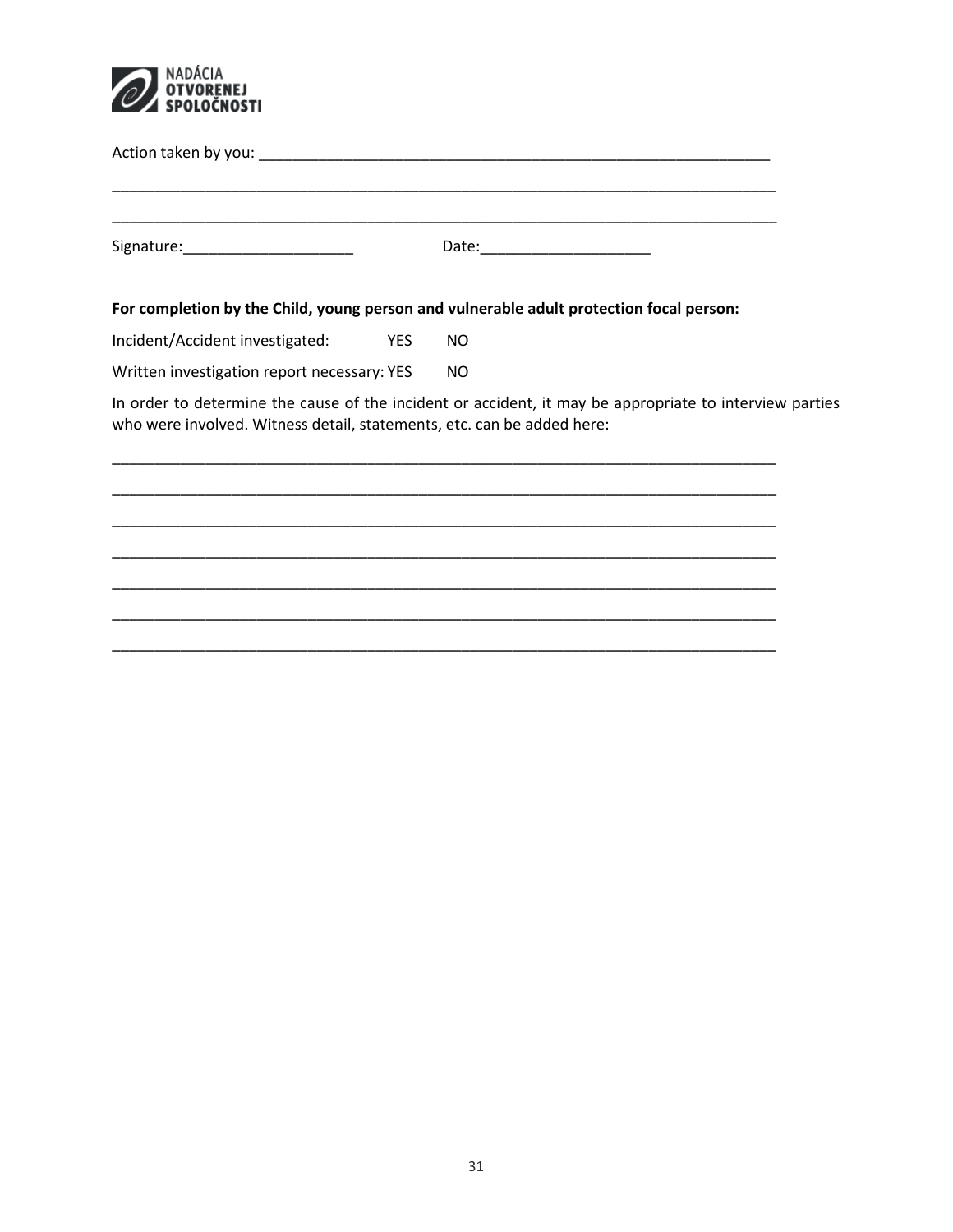

### <span id="page-31-0"></span>**Annex 5: Consent Forms**

| Personal information and information in cases of emergency                                 |  |
|--------------------------------------------------------------------------------------------|--|
|                                                                                            |  |
|                                                                                            |  |
|                                                                                            |  |
|                                                                                            |  |
|                                                                                            |  |
| Are you willingly taking part in_________________________________(e.g. meeting/event/etc)? |  |
| YES NO                                                                                     |  |

We want to make sure you feel welcome and comfortable to take part

| Do you have any allergies we should know about?<br><b>YES</b><br><b>NO</b>                                                                                                                                                                                   | Details: |
|--------------------------------------------------------------------------------------------------------------------------------------------------------------------------------------------------------------------------------------------------------------|----------|
| Do you have any additional support needs you'd<br>like us to know about (physical or learning<br>disability, mental health issues, low confidence,<br>difficulties with communication, things you find it<br>hard to talk about)?<br><b>NO</b><br><b>YES</b> | Details: |
| Is there anything extra we can do to make sure<br>that you can come along and participate fully?<br><b>YES</b><br><b>NO</b>                                                                                                                                  | Details: |
| Are you taking any medication we should know<br>about?<br><b>YES</b><br><b>NO</b>                                                                                                                                                                            | Details: |
| Do you have any dietary requirements?<br><b>YES</b><br><b>NO</b>                                                                                                                                                                                             | Details: |
| If you practice a religion, please tell us if there's<br>anything connected to taking part in the event<br>that we should know about                                                                                                                         | Details: |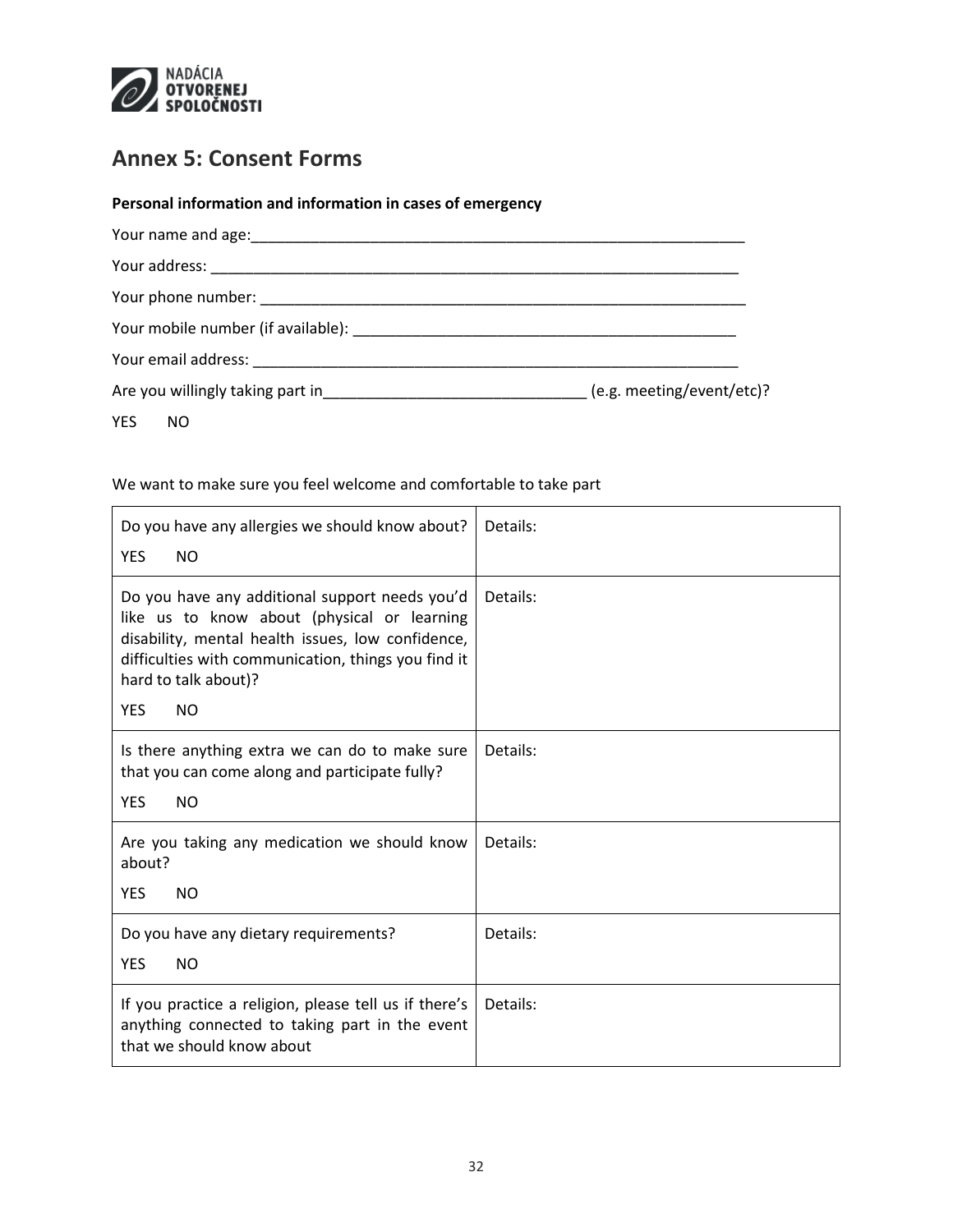

#### **In the event of emergency**

Contact persons in case of EMERGENCY. It is very important you fill in this section fully

| Relationship to you:________________________                                                                                                           | Relationship to you:_________________________ |  |  |  |
|--------------------------------------------------------------------------------------------------------------------------------------------------------|-----------------------------------------------|--|--|--|
|                                                                                                                                                        |                                               |  |  |  |
|                                                                                                                                                        |                                               |  |  |  |
| In the event of emergency, do you agree that you<br>can receive hospital or dental treatment, including<br>an anaesthetic?<br><b>YES</b><br>NO.        | Details:                                      |  |  |  |
|                                                                                                                                                        |                                               |  |  |  |
| Location (where you live):________________                                                                                                             | Today's date:_______________________________  |  |  |  |
| Parent/Legal Guardian Consent                                                                                                                          |                                               |  |  |  |
| This child/young person/vulnerable adult                                                                                                               |                                               |  |  |  |
| is allowed to participate in _________________________(event)                                                                                          |                                               |  |  |  |
| is allowed to take part in media activities at _________________________(event)                                                                        |                                               |  |  |  |
| has been informed about the __________________________ (event) goals, the voluntary nature of<br>participation and anonymity in an age-appropriate way |                                               |  |  |  |
| has been informed that they can refuse to participate at any time with no consequences                                                                 |                                               |  |  |  |
| is allowed to receive appropriate medical attention from a registered practitioner if at any time my<br>child requires urgent medical attention,       |                                               |  |  |  |
|                                                                                                                                                        | Relationship to child/young person/vulnerable |  |  |  |
|                                                                                                                                                        |                                               |  |  |  |

#### **Media consent form**

#### **We want to make sure you feel comfortable to take part in media activities**

Open Society Foundation and its Communications Team are actively promoting \_\_\_\_\_\_\_\_\_\_\_\_\_\_\_\_\_\_\_\_\_\_\_\_\_\_\_\_\_\_\_\_\_\_\_\_\_\_\_\_\_\_\_\_\_\_\_\_\_(e.g. activities/events/etc). We publish photos and or statements of participants. In this way we inform the public and decision makers about  $_$  (event)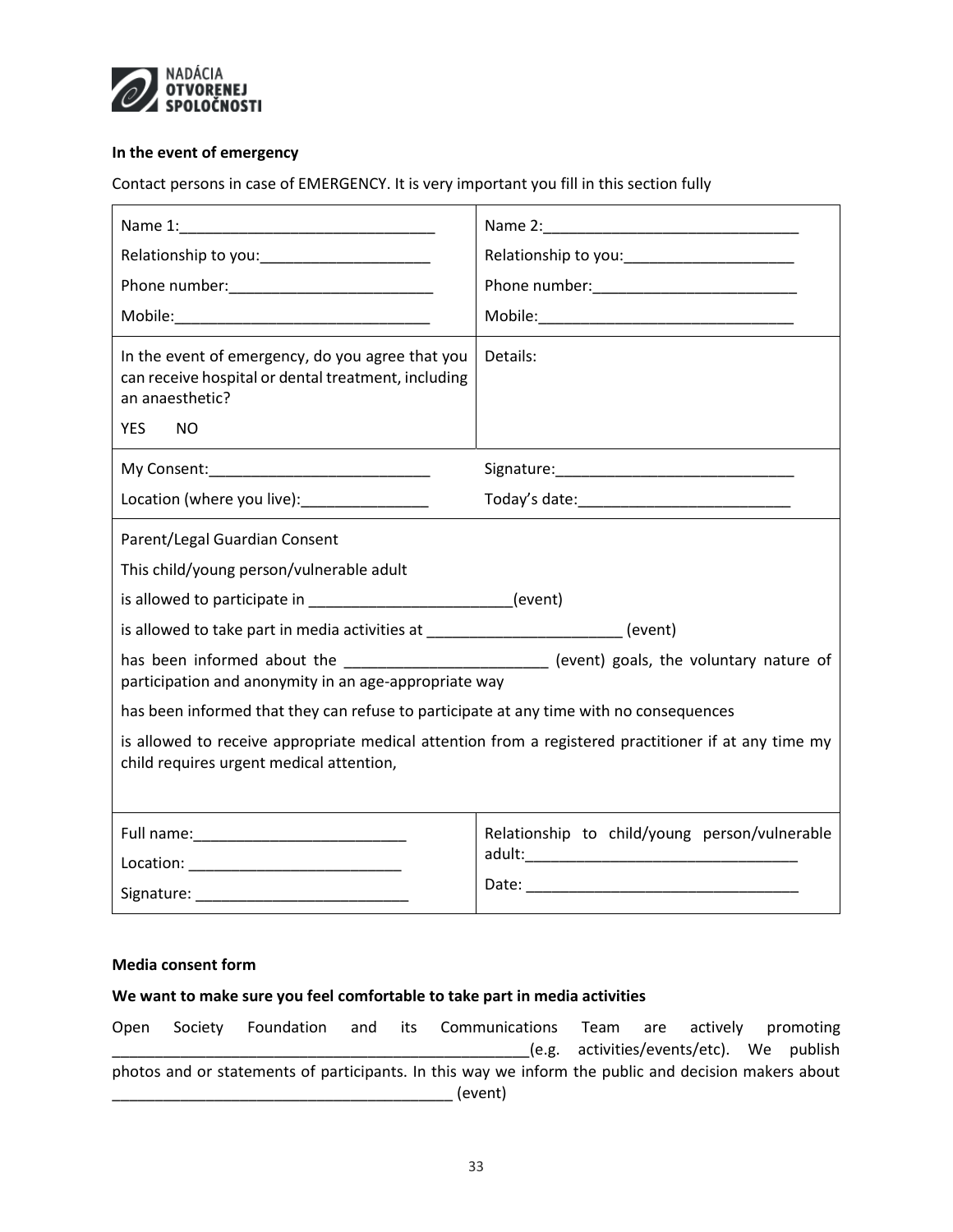

Is it okay for you to participate in visual documentation during the OSF \_\_\_\_\_\_\_\_

(event)? If you say it is ok, we might share photos, film, audio, writing or art on our website or social media; in our reports or leaflets; at our events; and/or in the promotion work we do to people who help to support children, young people, adults.

Do you agree:

- that the photos, audio and video recordings you appear on, your artwork or expression be used on our website, social media, leaflets, publications or other forms of public presentation of our work and the work of other organizations that help children, young people and adults? Please, circle the answer YES NO
- that we record your answers and use them in promoting our programs, project and activities? Please, circle the answer YES NO
- Is it ok if we tell people your first name when we share this content? (you can still take part in (event) even if you don't want us to tell people your name) Please, circle the answer YES NO
- Is it ok for you to talk to the press during equal to the press during (event) (including photos, television/video/camera coverage)? All media interviews will be conducted in consultation with and in the presence of your accompanying adult and OSF staff member. You have a right not to respond to any questions that you do not want to answer.

| Please, circle the answer | YES | NO. |
|---------------------------|-----|-----|
|                           |     |     |

| Name:      |  |  |  |
|------------|--|--|--|
| Signature: |  |  |  |

Place: \_\_\_\_\_\_\_\_\_\_\_\_\_\_\_\_\_\_\_\_\_\_\_\_\_\_\_\_\_\_\_\_\_\_\_\_\_\_ Date: \_\_\_\_\_\_\_\_\_\_\_\_\_\_\_\_\_\_\_\_\_\_\_\_\_\_\_\_